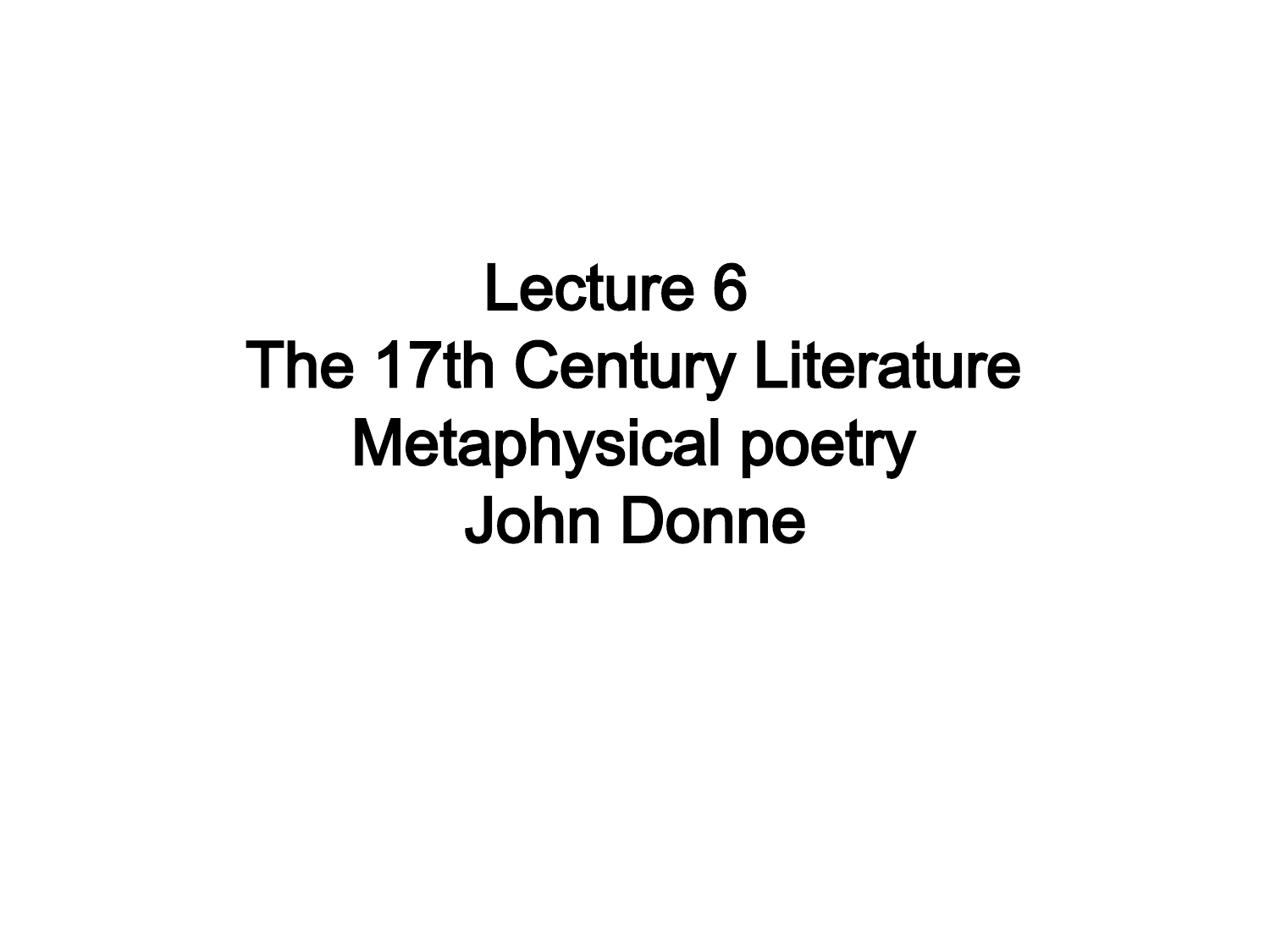## Part One The 17th century literature

• I. The Weakening of the Tie Between Monarchy and Bourgeoisie:

Until about 1590, the bourgeoisie had many interests in common with those of the monarchy in the struggles against Spain, against the Roman Catholic Church, against noble houses ruining the country with their civil wars. But when all its internal and external foes had been crushed, the bourgeoisie ceased to depend upon the protection of the monarchy. At the same time the Crown strove to consolidate its position before it was too late.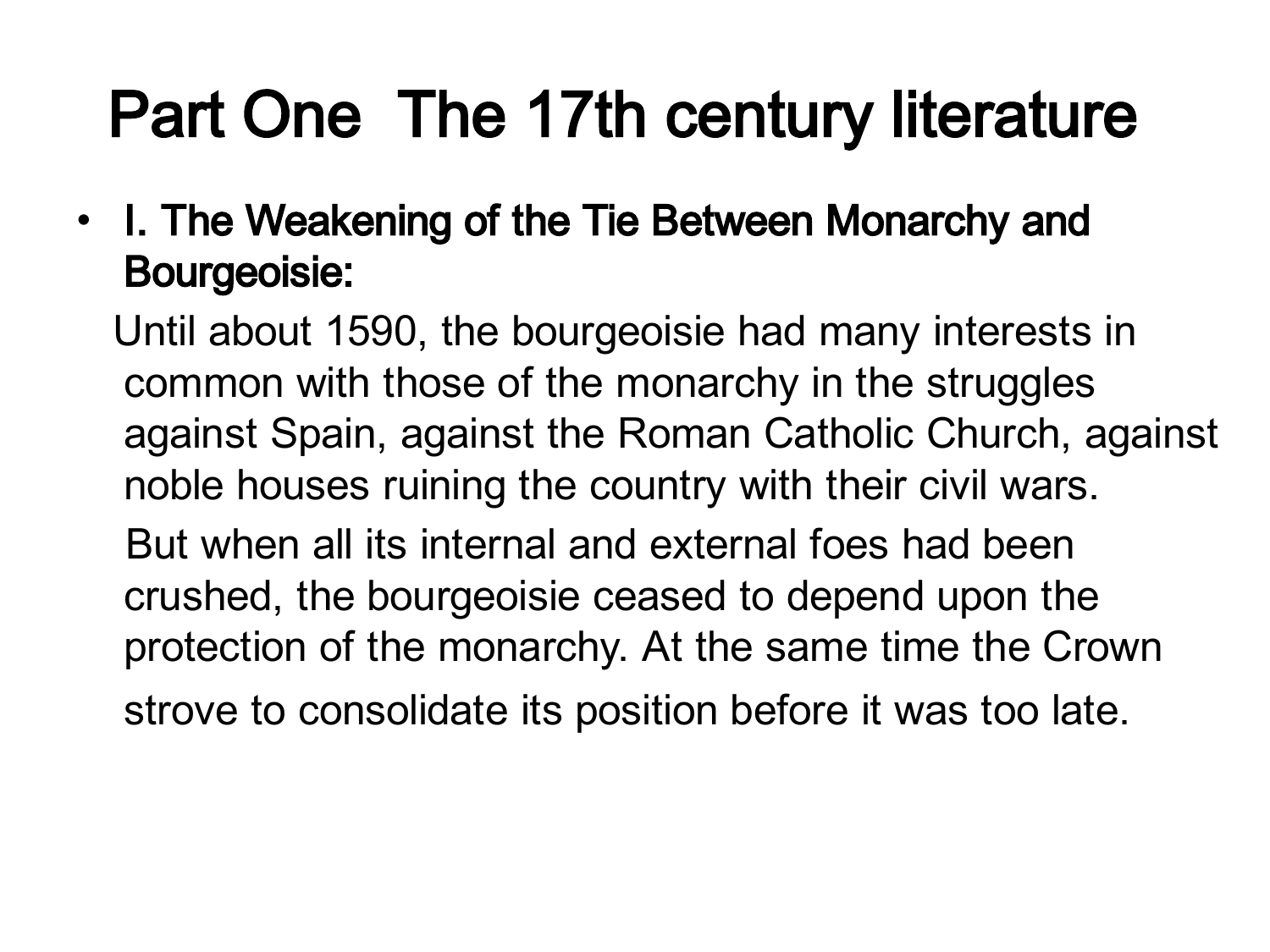- II. The clashes Between the King and Parliament
- 1.The major parliamentary clashes of the early 17th century were over monopolies.The king granted monopolies on such and such merchandises to his favourites. This caused grave inconvenience to merchants and a sharp rise in prices. And monopolies were extended in the reigns of James I and Charles I.
- 2. the Parliament declared that monopolies without its consent were illegal.
- 3. Charles I dissolved it in 1629. For eleven years Charles ruled the country with an absolute government. He relied upon the prerogative Courts ( the Star Chamber, etc.) as the instruments of his policy. Severe persecutions hit the capitalist class as a whole.
- 4.Thus arose the demand for a new government on the part of the English bourgeoisie.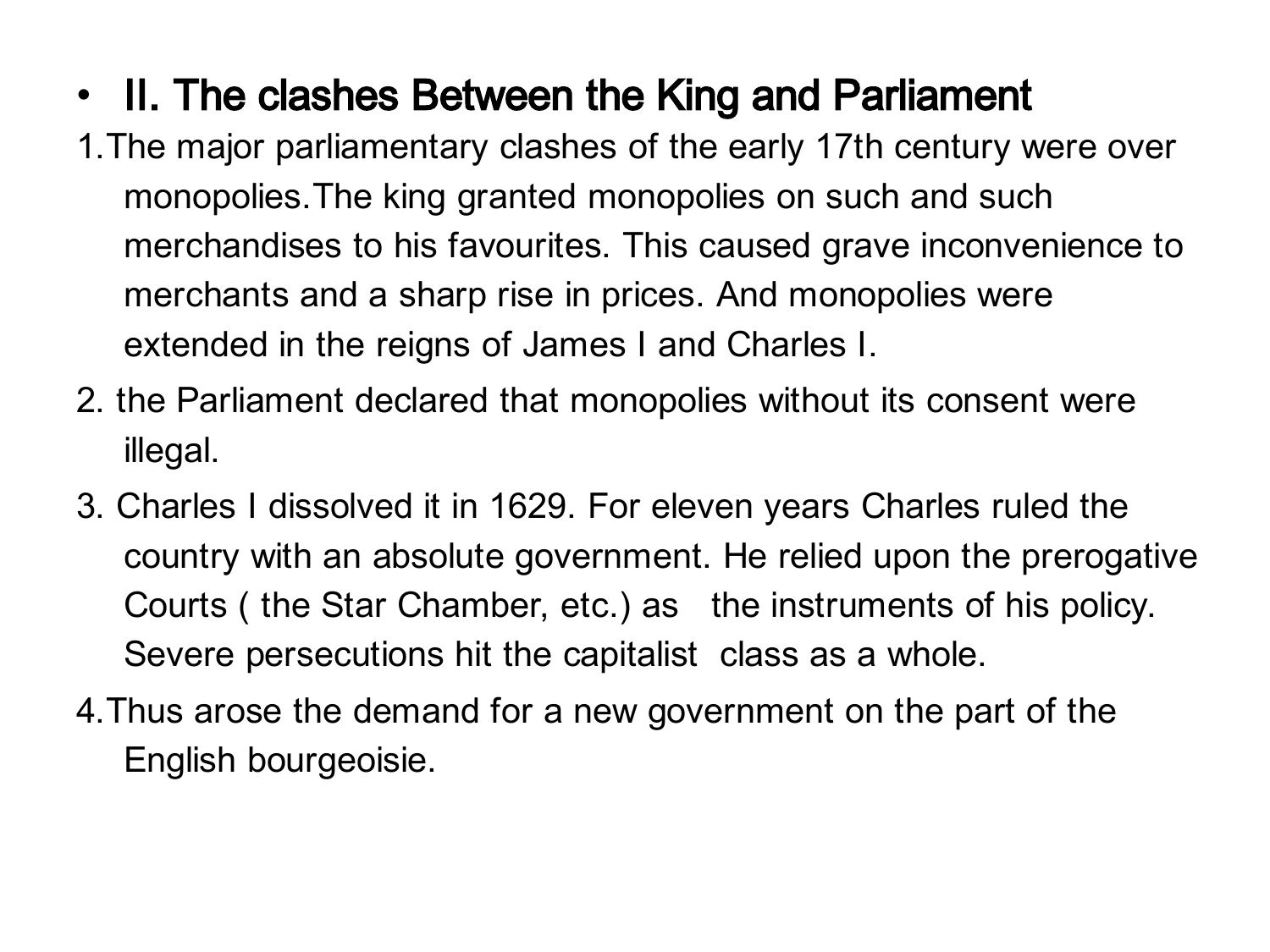#### III. The Outburst of the English Revolution

- 1. A civil war broke out in 1642 and lasted till 1649.
- 2. Oliver Cromwell (1599-1658), the famous opposition leader, reorganized the Parliamentary forces into the New Model Army.
- 3. the Army advanced rapidly to victory and the Royalists were decisively routed in Naseby in 1645. The war soon ended and Charles was captured.
- 4. But he escaped from captivity, and civil war broke out again until the King was re-captured and executed in 1649.
- 5. Monarchy was abolished. England was declared a commonwealth, i.e., a republic.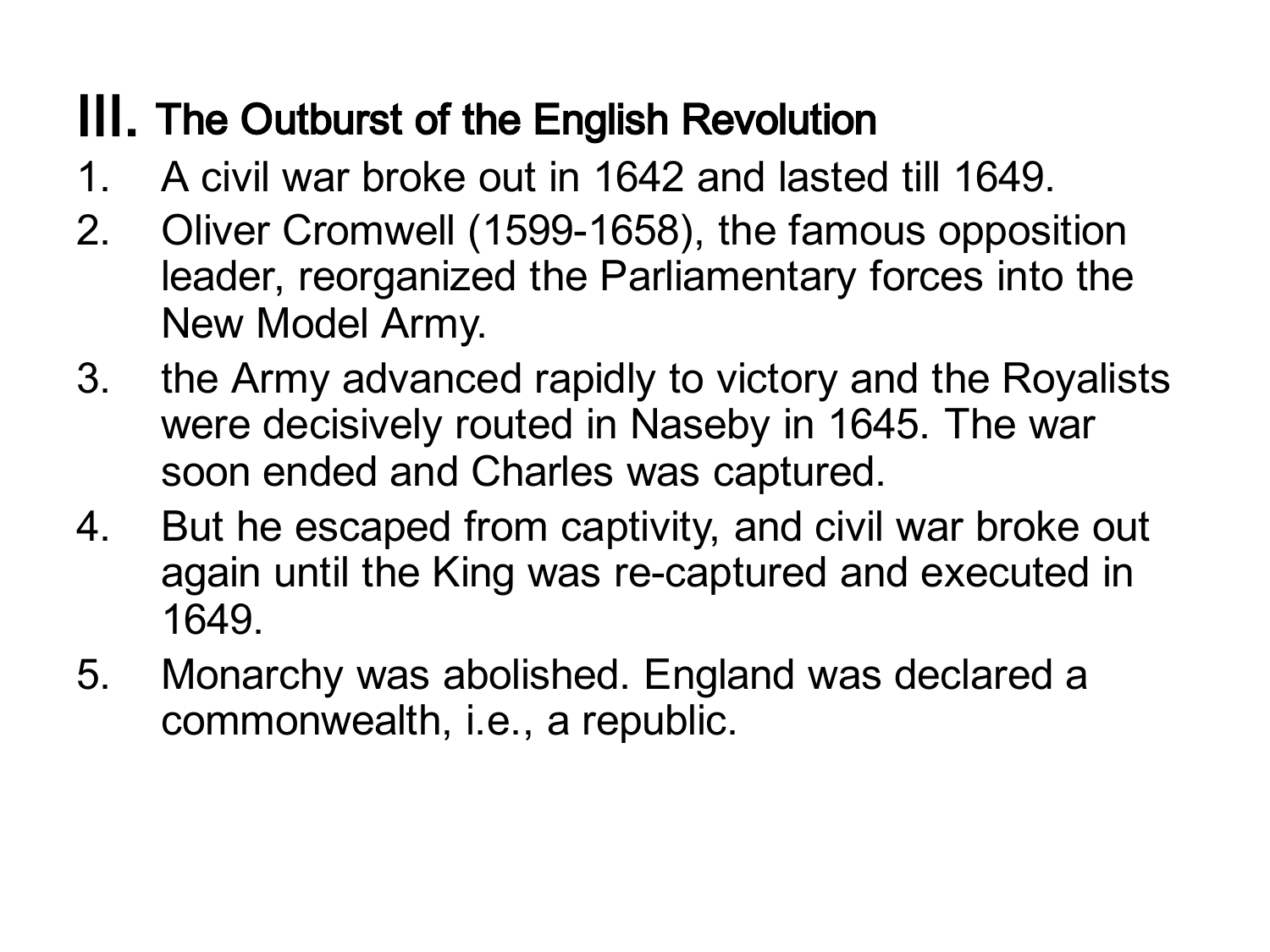### IV. The influences of the English Revolution

- 1. English Revolution was some times called the Puritan Revolution.
- 2. Puritanism was the religious doctrine of the revolutionary bourgeoisie during the English Revolution.
- 3. It preached thrift, sobriety, hard work and unceasing labour.
- 4. Worldly pleasures were condemned as harmful. The Puritans opposed the old church.
- 5. They closed down the London theatres in 1642.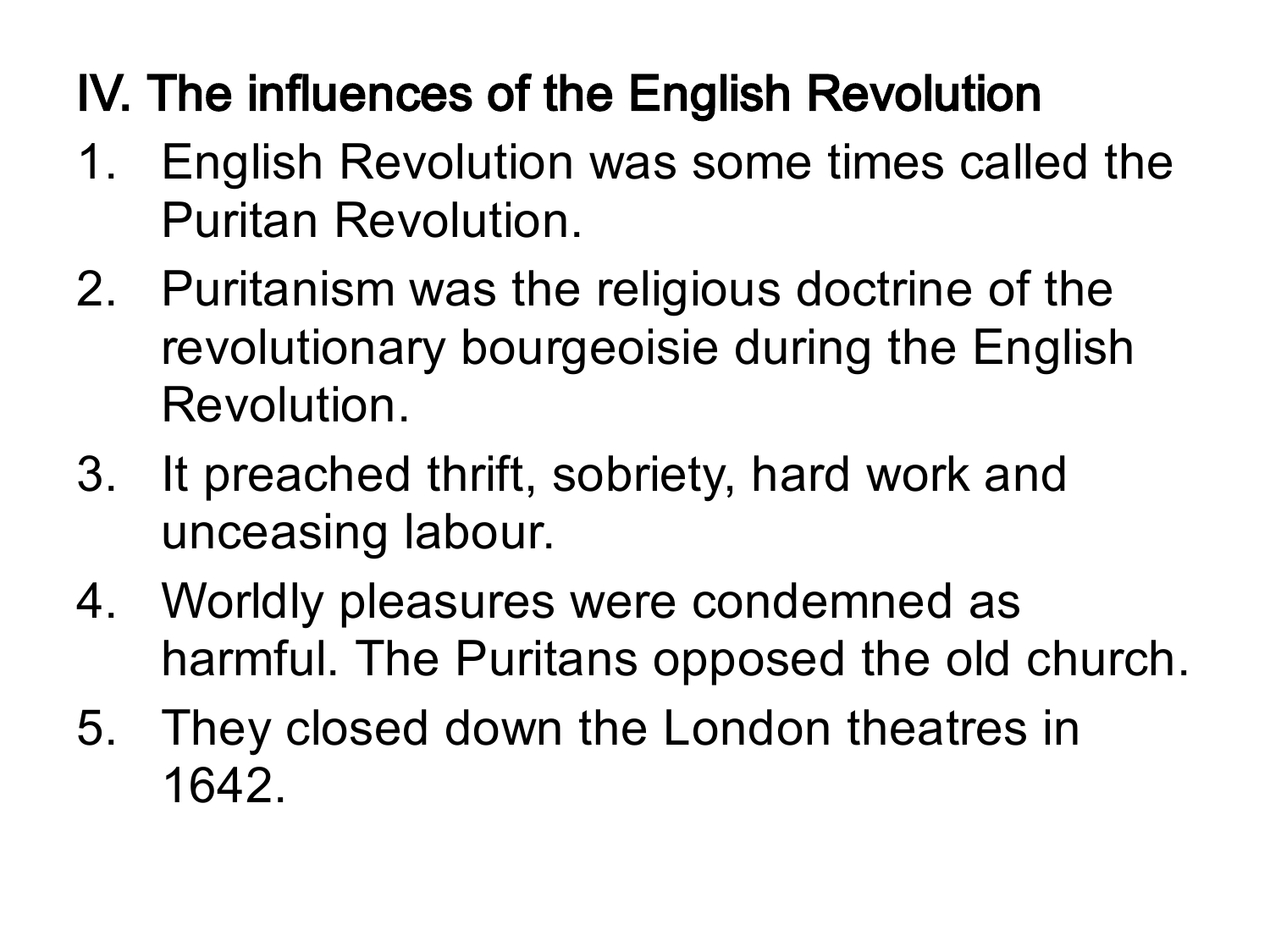#### • VI. "Glorious Revolution"

• After the death of Cromwell, the Parliament recalled Charles II to England in 1660. Then followed the Restoration period. Many Republicans were put to death. But the big bourgeoisie was more afraid of the people's revolution than of the King's reaction. the bourgeoisie invited William, Prince of Orange, from Holland, to be King of England. in 1688. This was the so-called "Glorious Revolution", "glorious" because it was bloodless and there was no revival of the revolutionary demands. So, after a century of disputes and battles, the state structure of England was settled, within which capitalism could develop freely.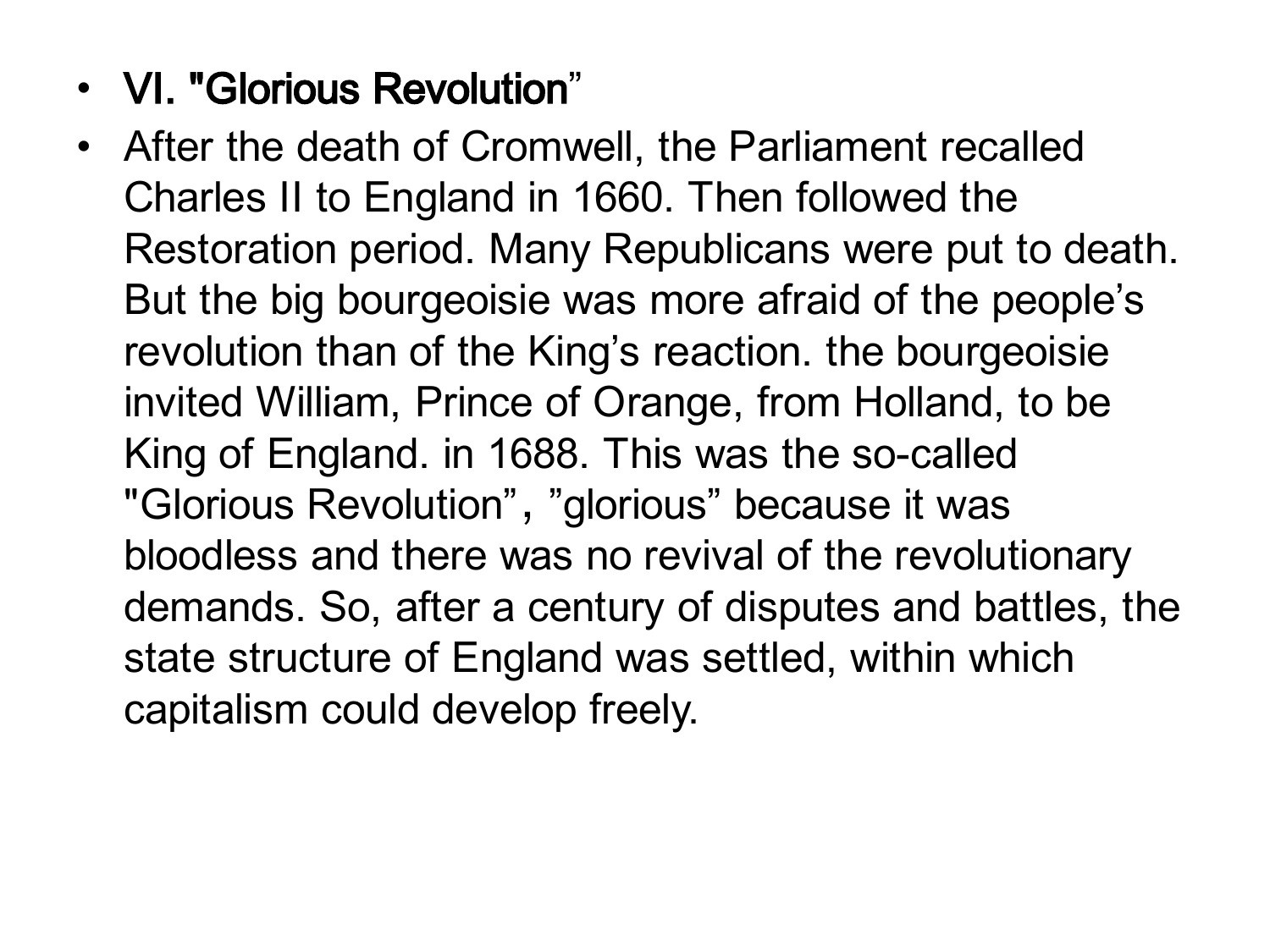### VII. Literature of the Revolution Period

• The spirit of unity, and the feeling of patriotism ended with the reign of Elizabeth and England was then convulsed with the conflict between the two antagonistic camps, the Royalists and the Puritans. English literature of this revolution and restoration period was very much concerned with the tremendous social upheavals of the time. Milton, one of the greatest poets of England, defended the English Commonwealth with his pen. Even after the Restoration in 1660, Milton and Bunyan, the poor tinker-writer, continued to defend in their works the ideals of the Revolution, "the good old cause" , and expose the reactionary forces.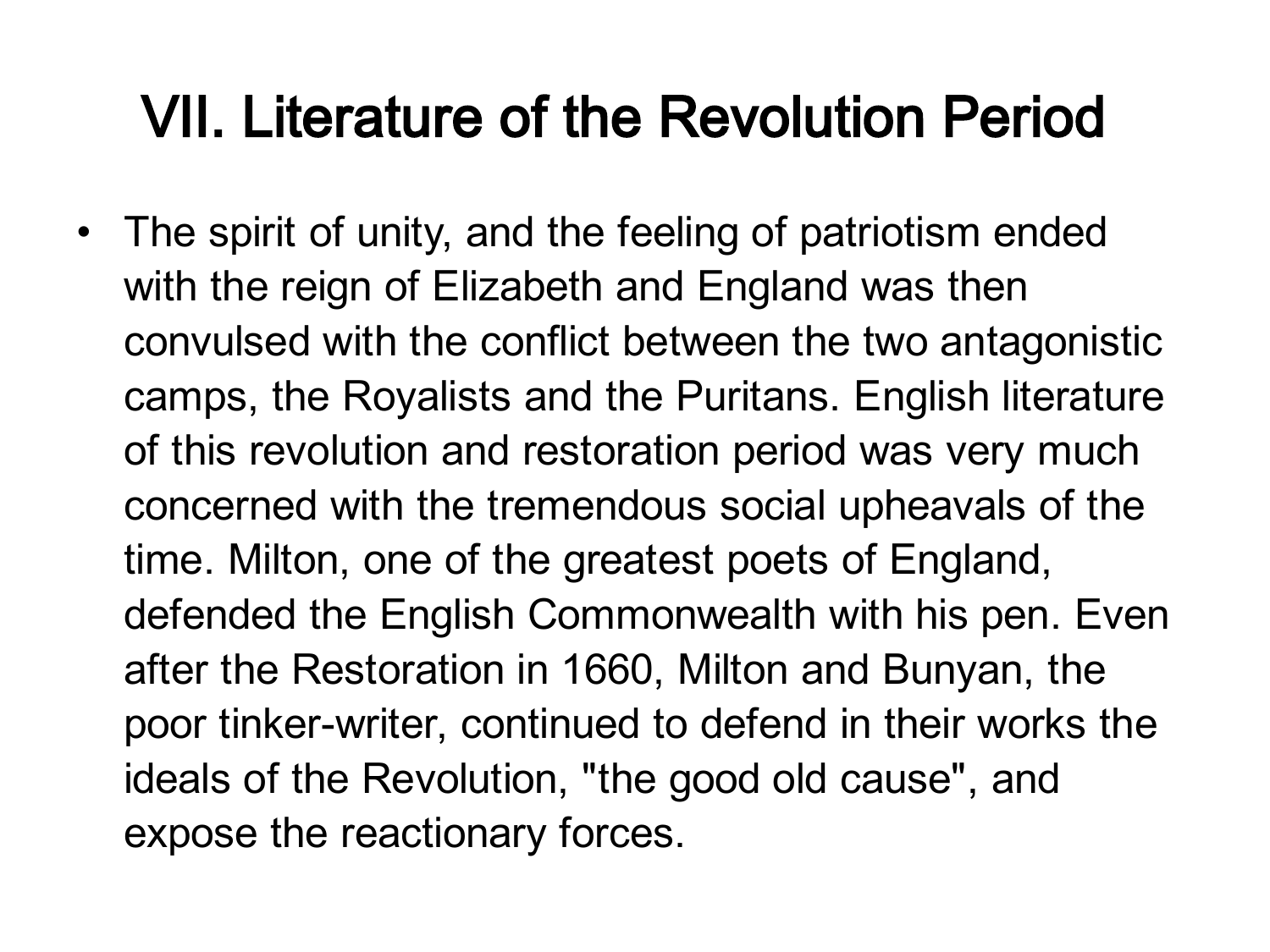# Part Two Metaphysical Poetry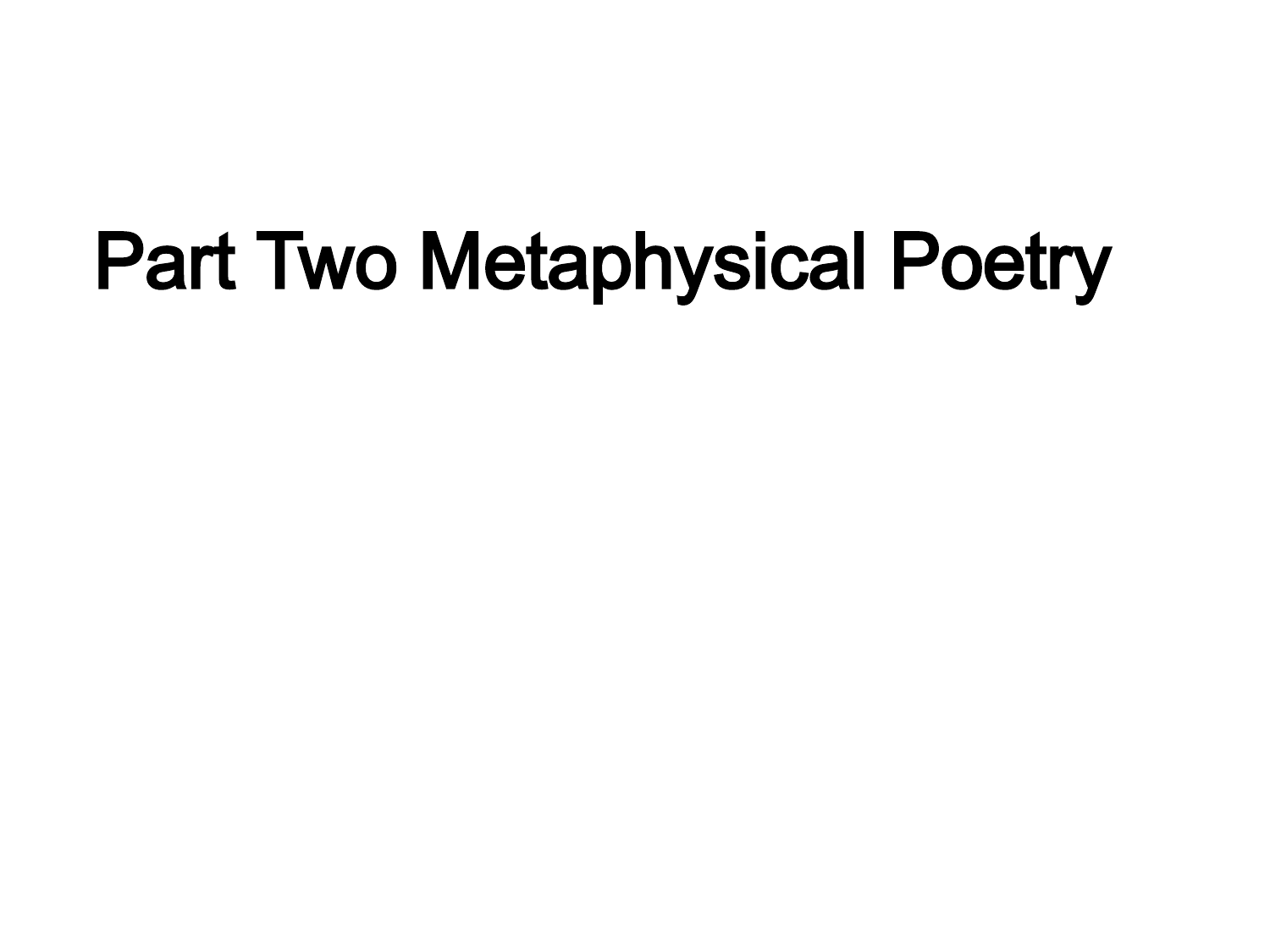### 2.1. Metaphysical poetry

• Highly intellectualized poetry written chiefly in 17th-century England. Less concerned with expressing feeling than with analyzing it, Metaphysical poetry is marked by bold and ingenious conceits (e.g., metaphors drawing sometimes forced parallels between apparently dissimilar ideas or things), complex and subtle thought, frequent use of paradox, and a dramatic directness of language, the rhythm of which derives from living speech. John Donne was the leading Metaphysical poet; others include George Herbert, Henry Vaughan, Andrew Marvell, and Abraham Cowley.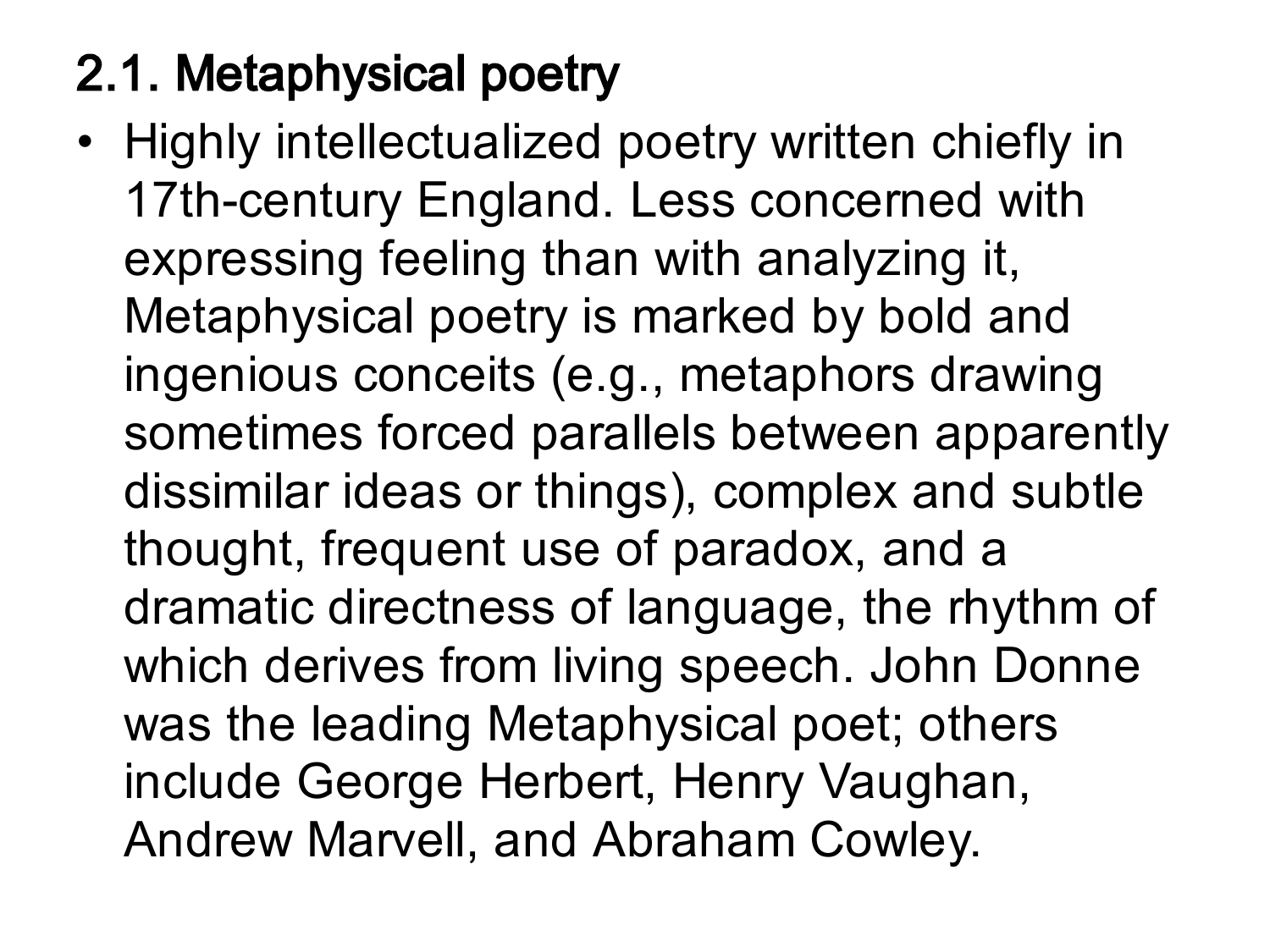### 2.2. Metaphysical poets

• The name is given to a diverse group of 17th century English poets whose work is notable for the use of intellectual and theological concepts in surprising conceits, strange paradoxes, and far-fetched imagery. Metaphysics refers to the philosophy of knowledge and existence. John Donne was the leading Metaphysical poet; others include George Herbert, Henry Vaughan, Andrew Marvell, and Abraham Cowley.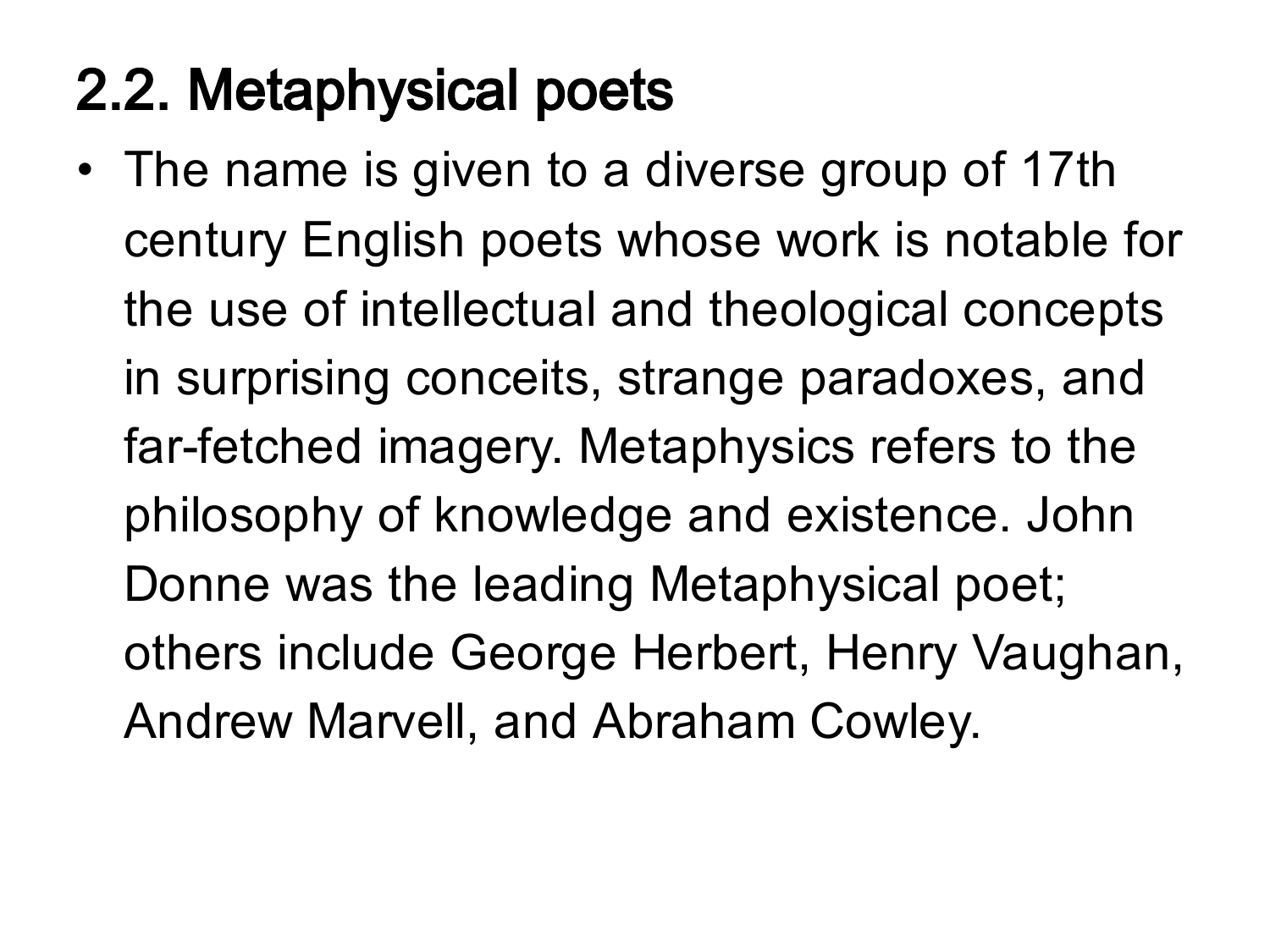### 2.3. Conceit

• From the Italian concetto, "concept" or "idea'; used in Renaissance poetry to mean a precise and detailed comparison of something more remote or abstract with something more present or concrete, and often detailed through a chain of metaphors or similes. Conceits were closely linked to emblems, to the degree that the verbal connection between the emblem picture and its meaning, was detailed in an interpretative conceit.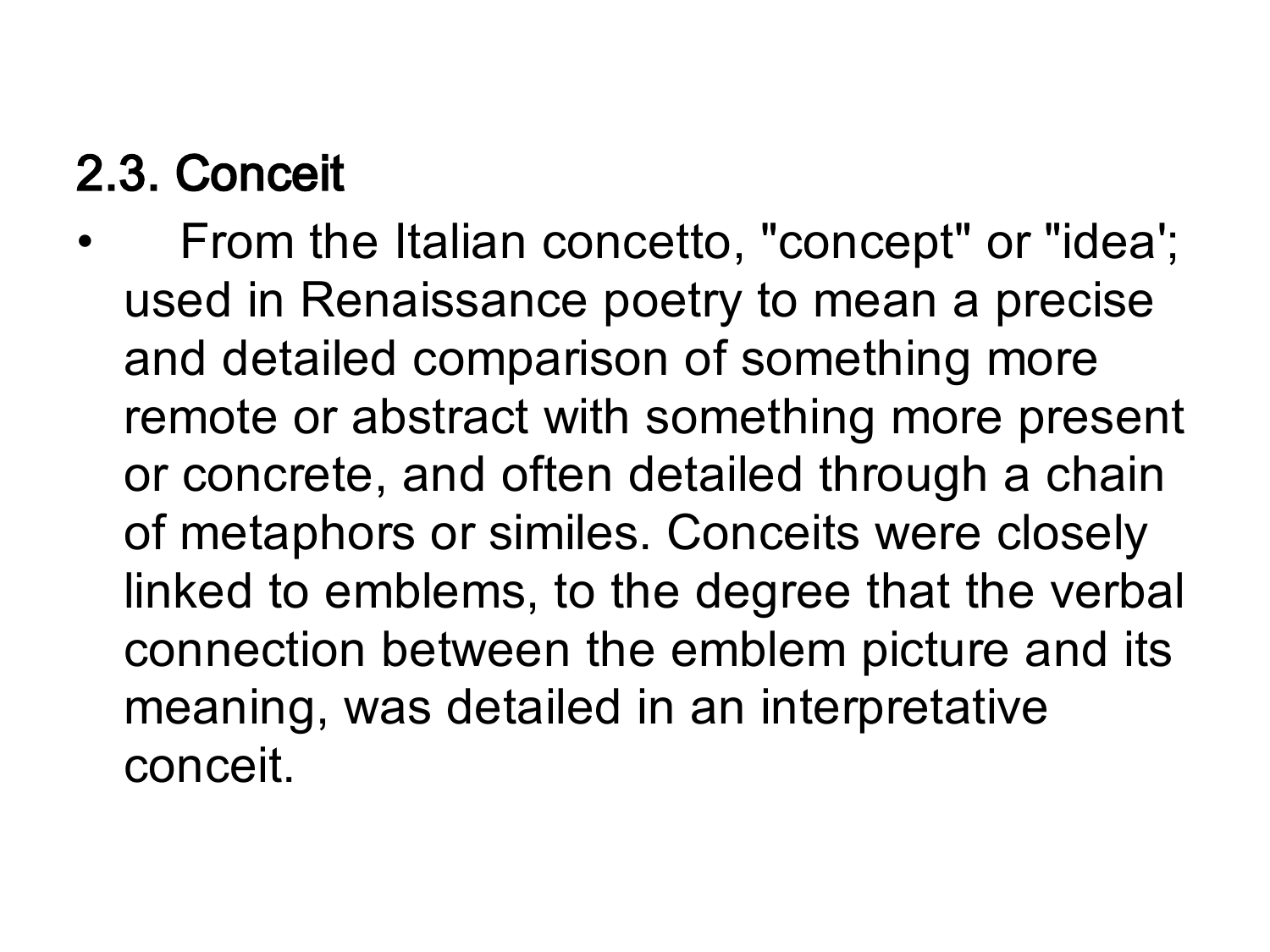# Part Three John Donne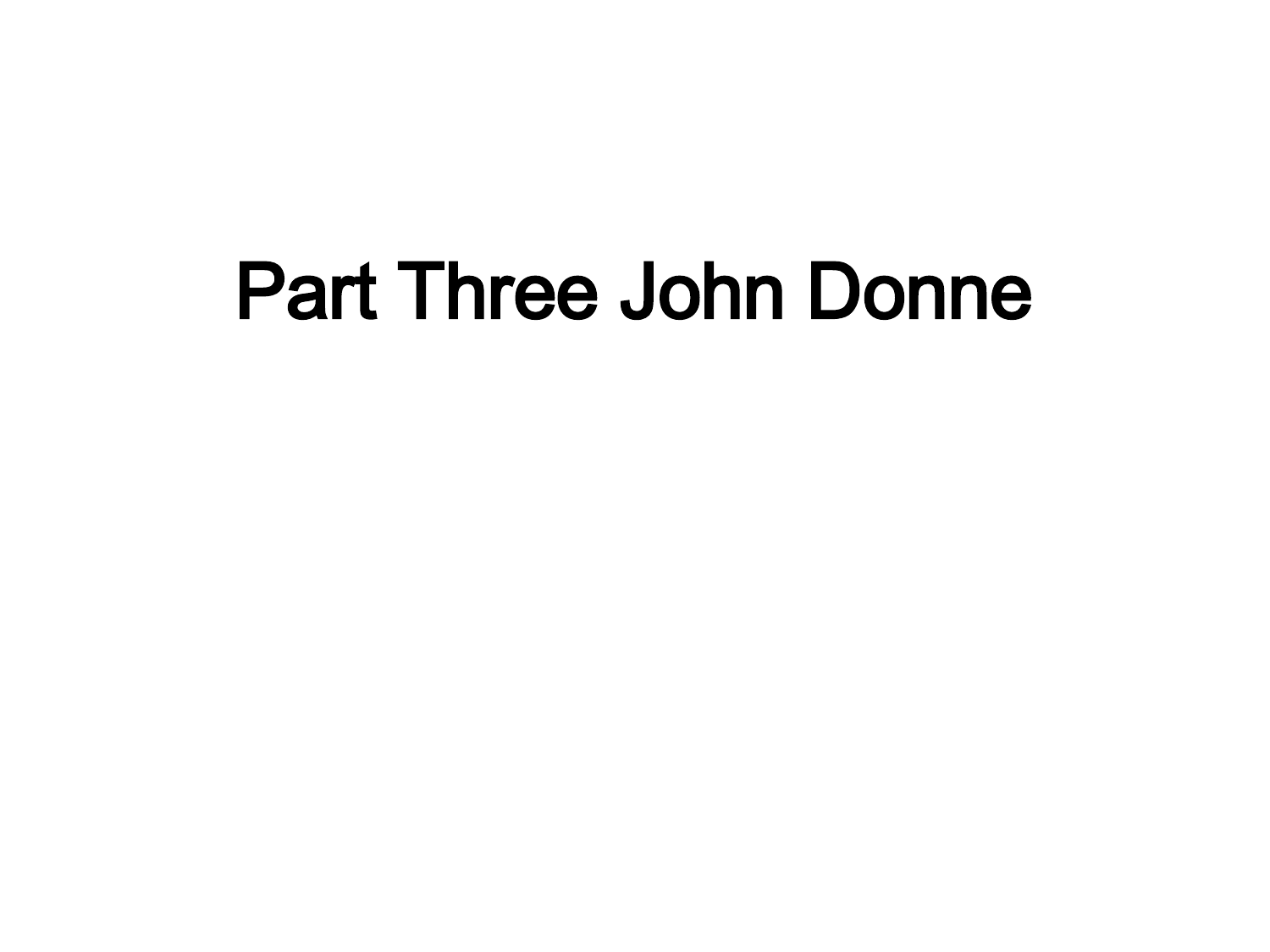#### 3.1. Life and works

- John Donne (1572-1631), the founder of the Metaphysical school of poetry, lived and wrote during the succeeding reigns of Elizabeth I, James 1 and Charles I. His early life was passed in dissipation and roguery, much occupied with secret lovemaking, elopement, imprisonment, and lawsuit over his marriage, but he later turned a saintly divine and ended as the illustrious Dean of St. Paul's Cathedral, London.
- His poems can be divided into two categories: "the youthful love lyrics, published after his death as "Songs and Sonnets" in 1633, and the later sacred verses", published in 1624 as "Devotions upon Emergent Occasions " , which show "the intense interest Donne took in the spectacle of mortality under the shadow of death, a vision that haunted him perpetually, and inspired the highest flights of his eloquence."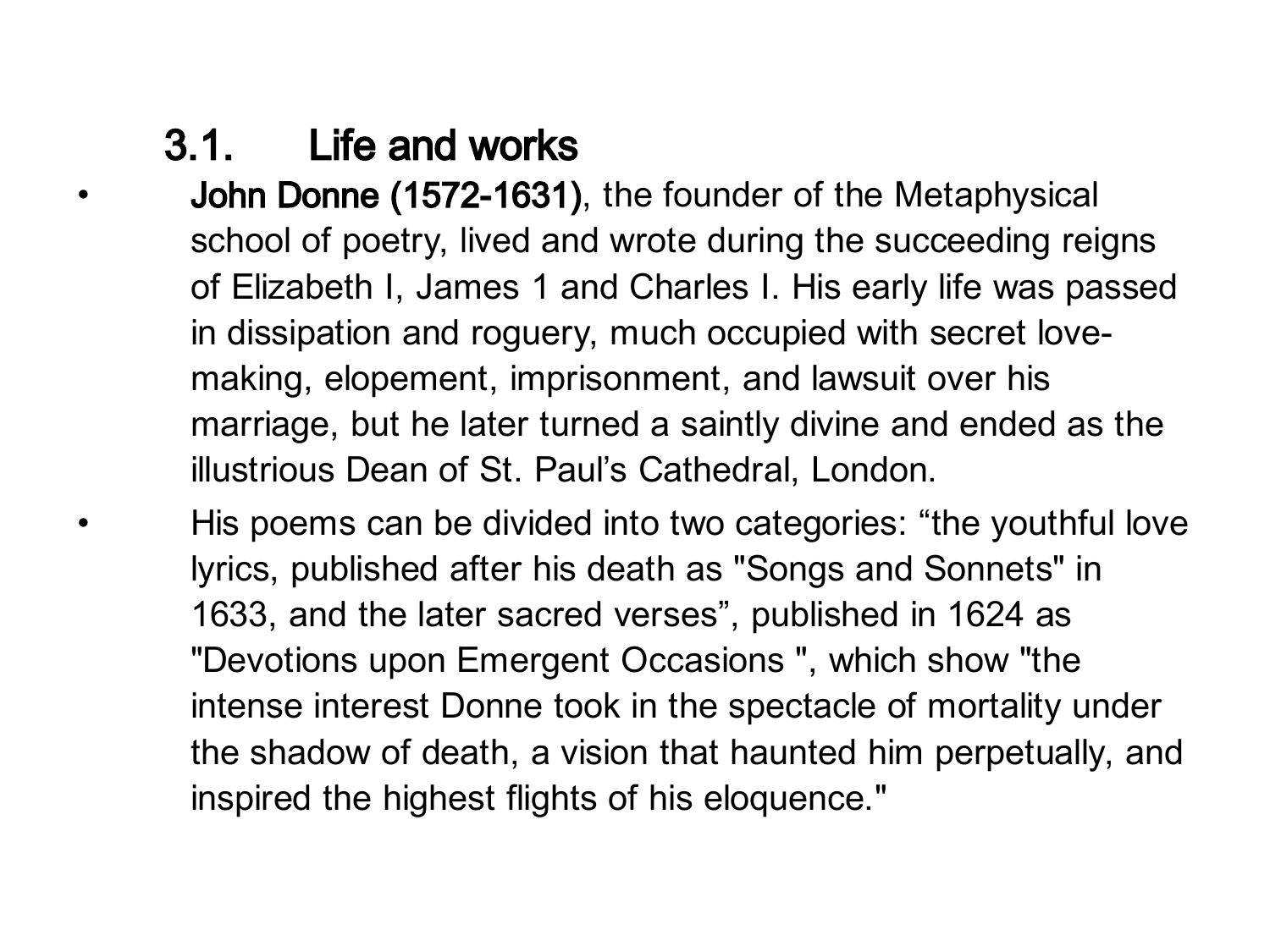• John Donne was a metaphysical lyrical poet famous for his use of the metaphysical conceit: a strange and interesting comparison between two subjects when they, in fact, have very little in common at all. These comparisons are so outrageous that in doing so, Donne's poetry could almost be considered metaphysical 'humor.' A classic example of Donne's work, "The Flea" (1633), shares much of the style and banter of "Song: Go, and Catch a Falling Star". In "The Flea" , Donne attempts to persuade a woman to make love with him by describing a bedbug that had bitten them both, and then comparing that insect to a wedding bed. In Donne's argument, because their blood was consequently mingling within the insect, was that they were already unified in a symbolic sanguine marriage, and so the physical act of love between them now would be of little consequence to the woman's principles. This same sense of humor, the one that made John Donne such a historical poet, is what a reader would find in Donne's "Song: Go, and Catch a Falling Star."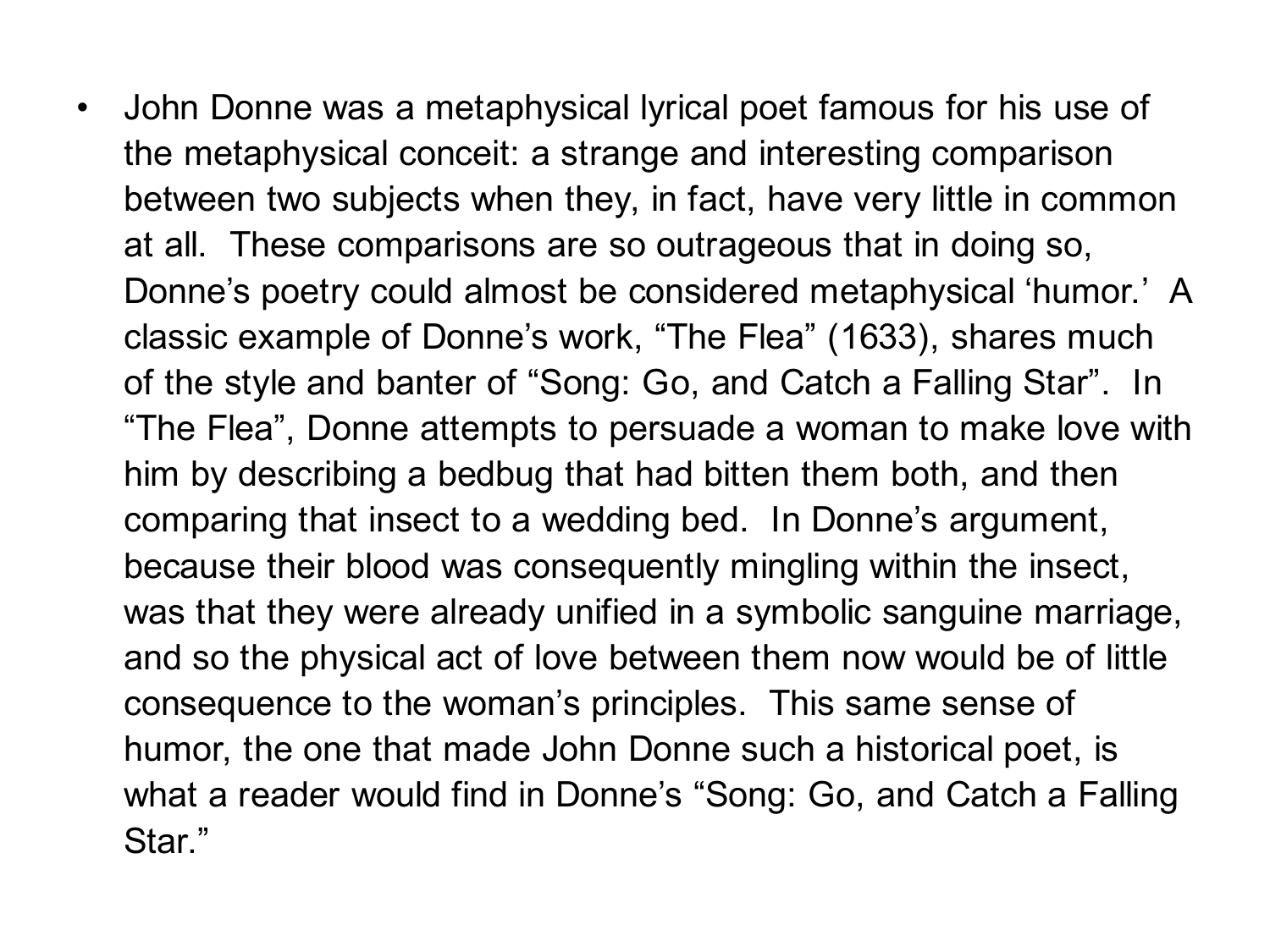- Donne is a poet of peculiar conceits, having his own way of reasoning and comparison. In his poetry, sensuality is blended with philosophy, passion with intellect, and contraries are ever moving one into the other. But Donne is not only an analytical sensualist. His later poems, as "Holy Sonnets", are also touched with profound religious thoughts.
- Being impatient of conventional verse forms and wellworn similes, Donne often seeks out complex rhythms and strange images. This originality of his poetic art won for him a number of followers among the poets of his time and is still the study of modern poets.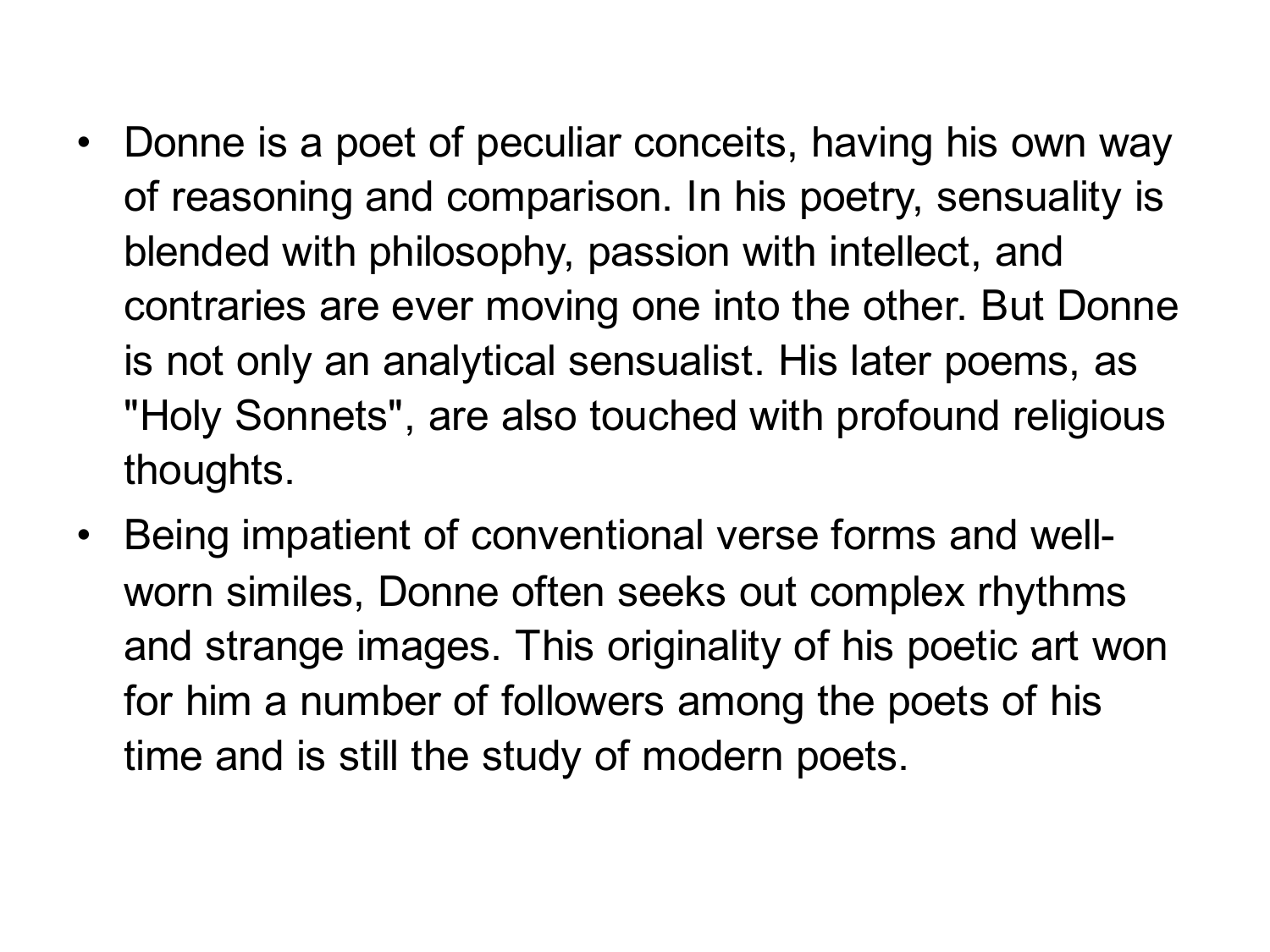### 3.2. Donne's artistic values

- (1) Religious belief: Donne early questioned the grounds of his faith and plunged at the age of nineteen into intensive theological studies. After an intense spiritual struggle he finally decided that the Anglican creed best suited his inner needs, and he eventually gave his total services to the English Church.
- (2) World view: affected by the growing scientific and philosophic doubt in the 17th century, the world in Donne's eyes was sick. Harmony is gone; proportion is gone; beauty is gone; order is gone; there is little to do but wait for final dissolution. This world, and this life, is nothing; in the life after death all problems will be solved, all the horrors of existence in decaying and troubled world will be removed. Donne takes refuge in the contemplative life of the Middle Ages to avoid the difficulties of the new world.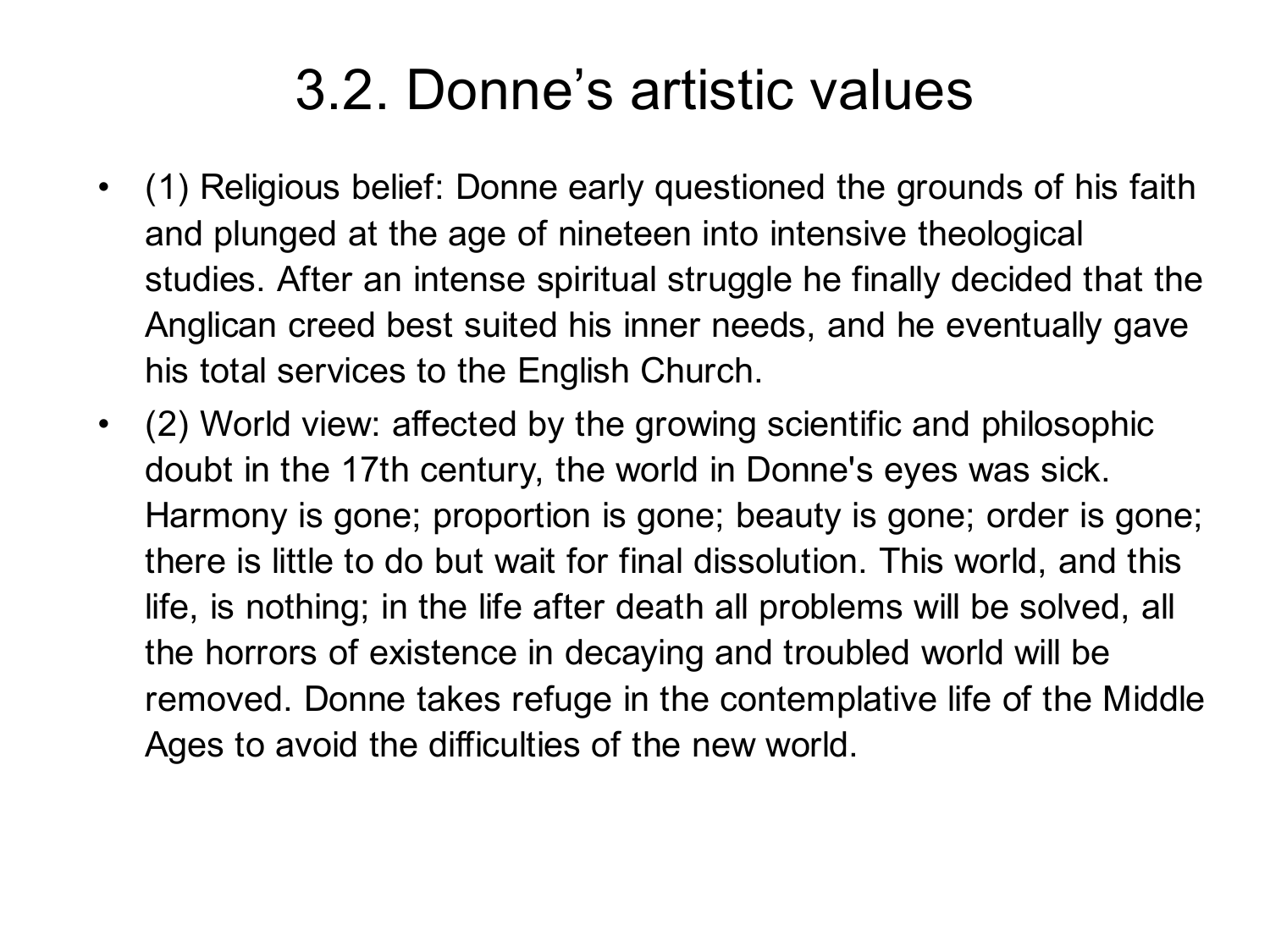- (3) View of love: At the early stage of his revolution, Donne declared that love is an animal affair, a matter of flesh and sensation. In his Songs and Sonnets, Donne proclaims the importance of inconstancy and variety. When Donne entered his married life, there was a change in his attitude. He felt that the nature of love is a perfect union of body and mind.
- (4) View of poetry: Metaphysical poetry is a blend of emotion and intellectual ingenuity, characterized by conceit or "wit". And it is less concerned with expressing feeling than with analyzing it, with the poet exploring the recesses of his consciousness. The boldness of the literary devices used--especially obliquity, irony, and paradox--is always reinforced by a dramatic directness of language, whose rhythm is derived from that of living speech.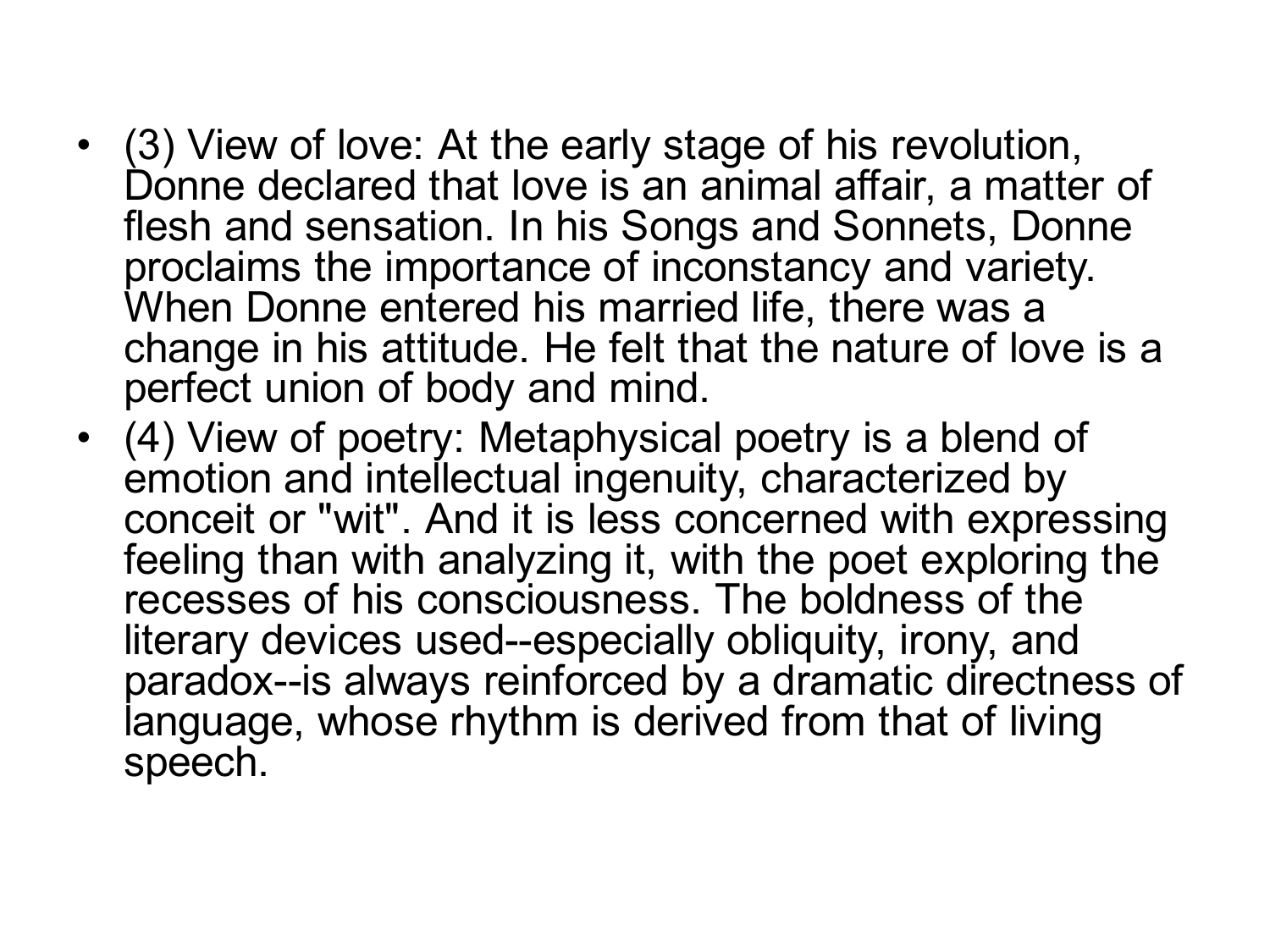### 3.3. other metaphysical poets

- George Herbert (1593-1633), " the saint of the Metaphysical school" , was a devout Anglican clergyman who believed that a poet should sing the glory of God. He describes his joys, fears and doubts in a symbolic way. Many of his poems are overloaded with far-fetched conceits, too obscure to be appreciated.
- Andrew Marvell (1621-1678), another Metaphysical poet, was a Puritan who served as Milton's assistant in the Commonwealth. He read "in nature's mystic book" and wrote poems on nature. But the haunting awareness "of mortality as shown in Donne's religious poems also finds expression in Marvell's "To His Coy Mistress".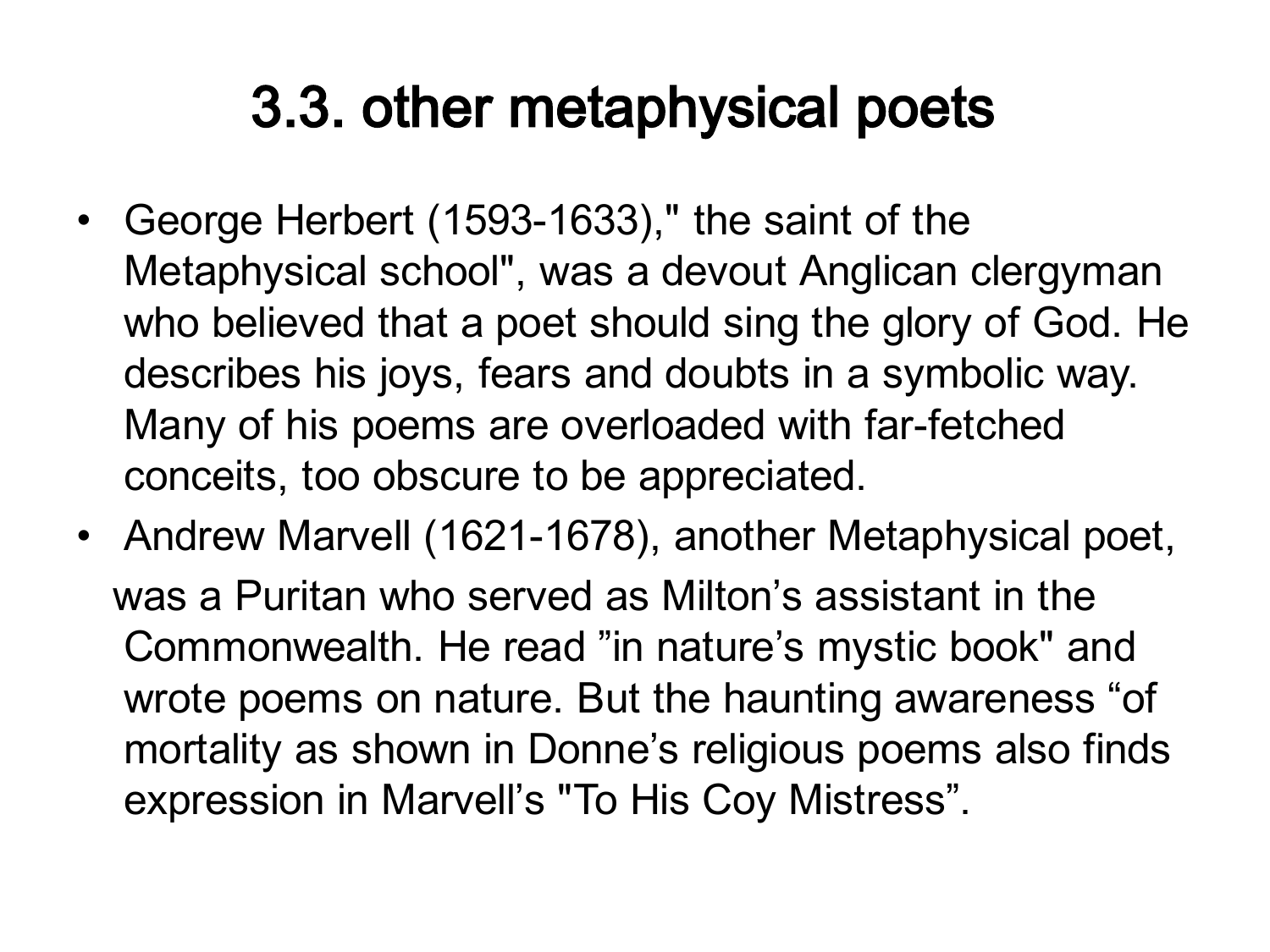#### 3.4. Donne's poems

- Donne's early collection, Satires and Elegies, follows classical models but it also has a distinctly modern flavor. **Songs and Sonnets**, his best-known group of poems, he wrote both tenderly and cynically of love. He holds that the nature of love is the union of soul and body. Idealism and cynicism about love coexist in his love poetry. When eulogizing a woman, he tells us very little about her physical beauty; instead, his interest lies in dramatizing and illustrating the state of being in love.
- His devotional lyrics, especially his onnets and hymns, passionately explore his love for God, sometimes through sexual metaphors, and depict his doubts, fears, and sense of spiritual unworthiness. None of them shows him spiritually at peace.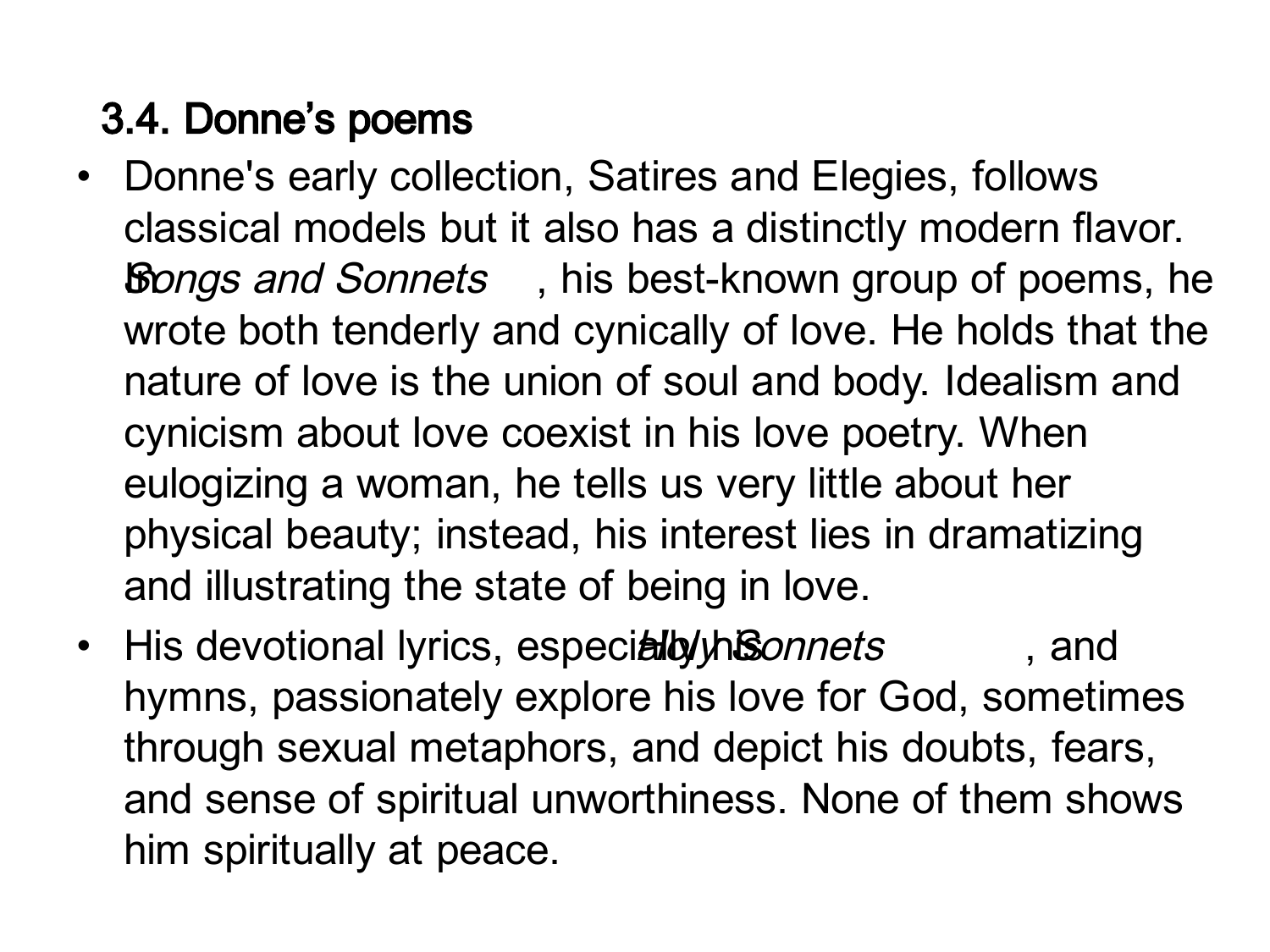• It is Donne's sermons, however, that most powerfully illustrate his mastery of prose. Though composed during a time of religious controversy, his sermons--intellectual, witty, and deeply moving--explore the basic tenets of Christianity rather than engage in theological disputes. Donne brilliantly analysed Biblical texts and applied them to contemporary events, such as the outbreak of plague that devastated London in 1625. The power of his sermons derives from their dramatic intensity, candid personal revelations, poetic rhythms, and striking conceits.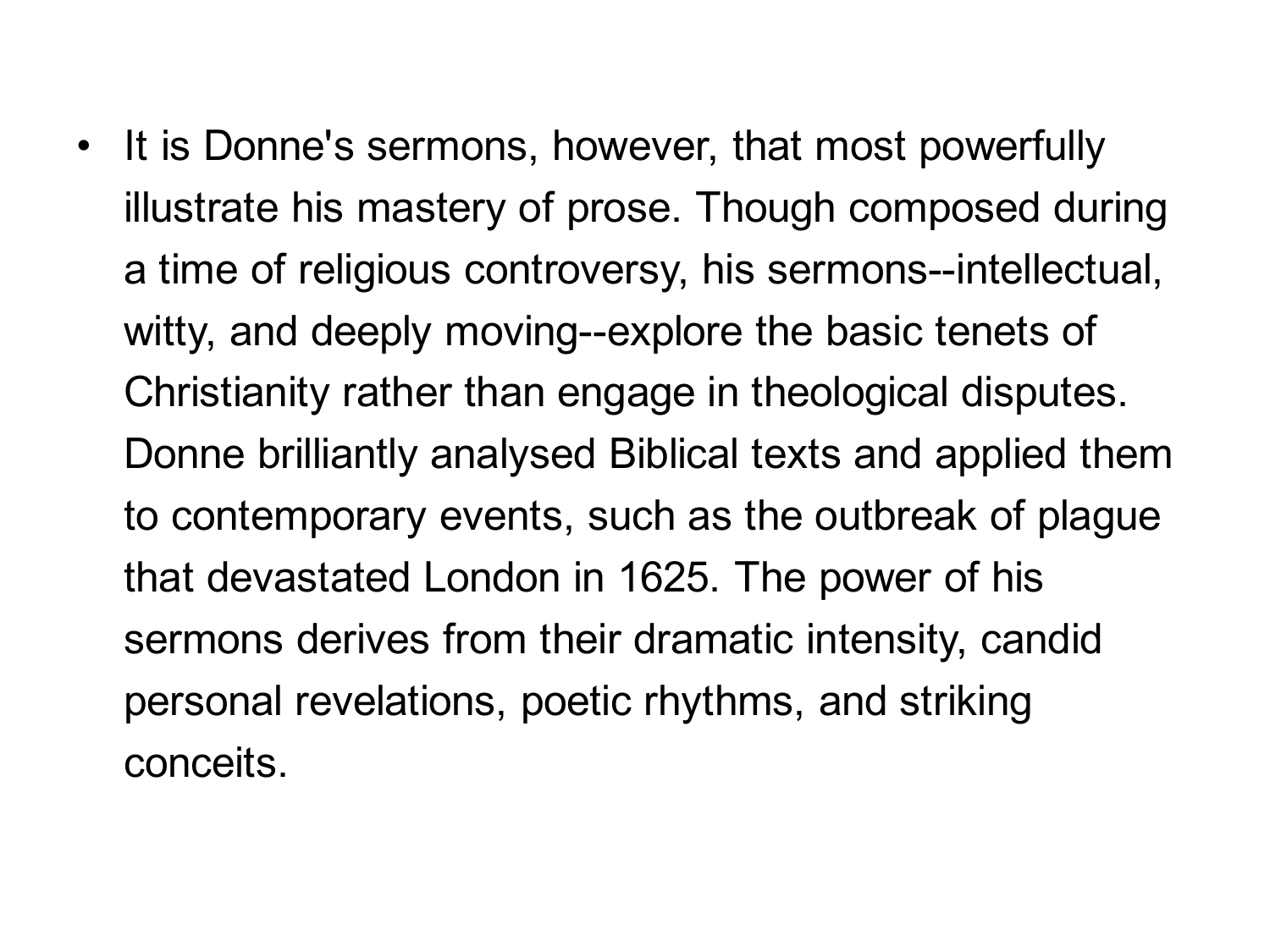#### 3.5. Death, be not proud

Death, be not proud, though some have called thee

- Mighty and dreadful, for thou art not so:
- For those whom thou think'st thou dost overthrow
- Die not, poor Death, not yet canst thou kill me.
- From rest and sleep, which but thy pictures be,
- Much pleasure; then from thee much more must flow,
- And soonest our best men with thee do go,
- Rest of their bones, and soul's delivery.
- Thou art slave to fate, chance, kings, and desperate men,
- And dost with poison, war, and sickness dwell,
- And poppy or charms can make us sleep as well
- And better than thy stroke; why swell'st thou then?
- One short sleep past, we wake eternally
- And death shall be no more; Death, thou shalt die.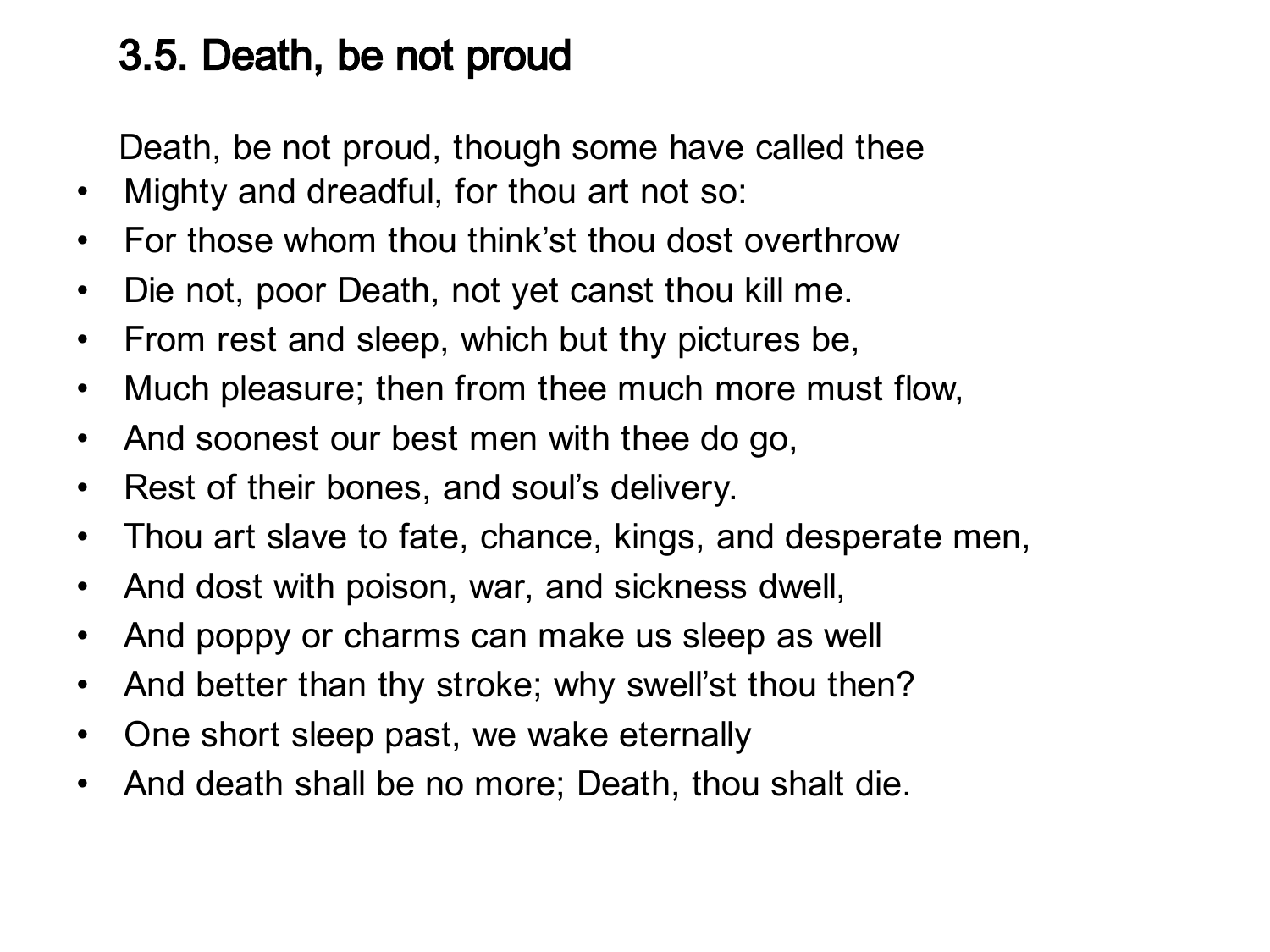#### 3.5.1. Main idea

This poem focuses on a key paradox of Christian doctrine: central to the believer's religious awakening is the realization of mortality, the fear of death. But ultimately the hope of resurrection makes death lose its sting. In the words of the poem, death has no reason to "swell" with pride. We are afraid of death, and yet we are not afraid' of death. This religious idea is expressed in the author's supposed dialogue with "death" , as various reasons are given in the poem to argue against the common belief in death as "mighty and dreadful".

#### 3.5.2. Comprehension notes

(a) The sonnet follows the strict Petrarchan pattern, with 14 lines of iambic pentameter rhyming abba abba cddcee.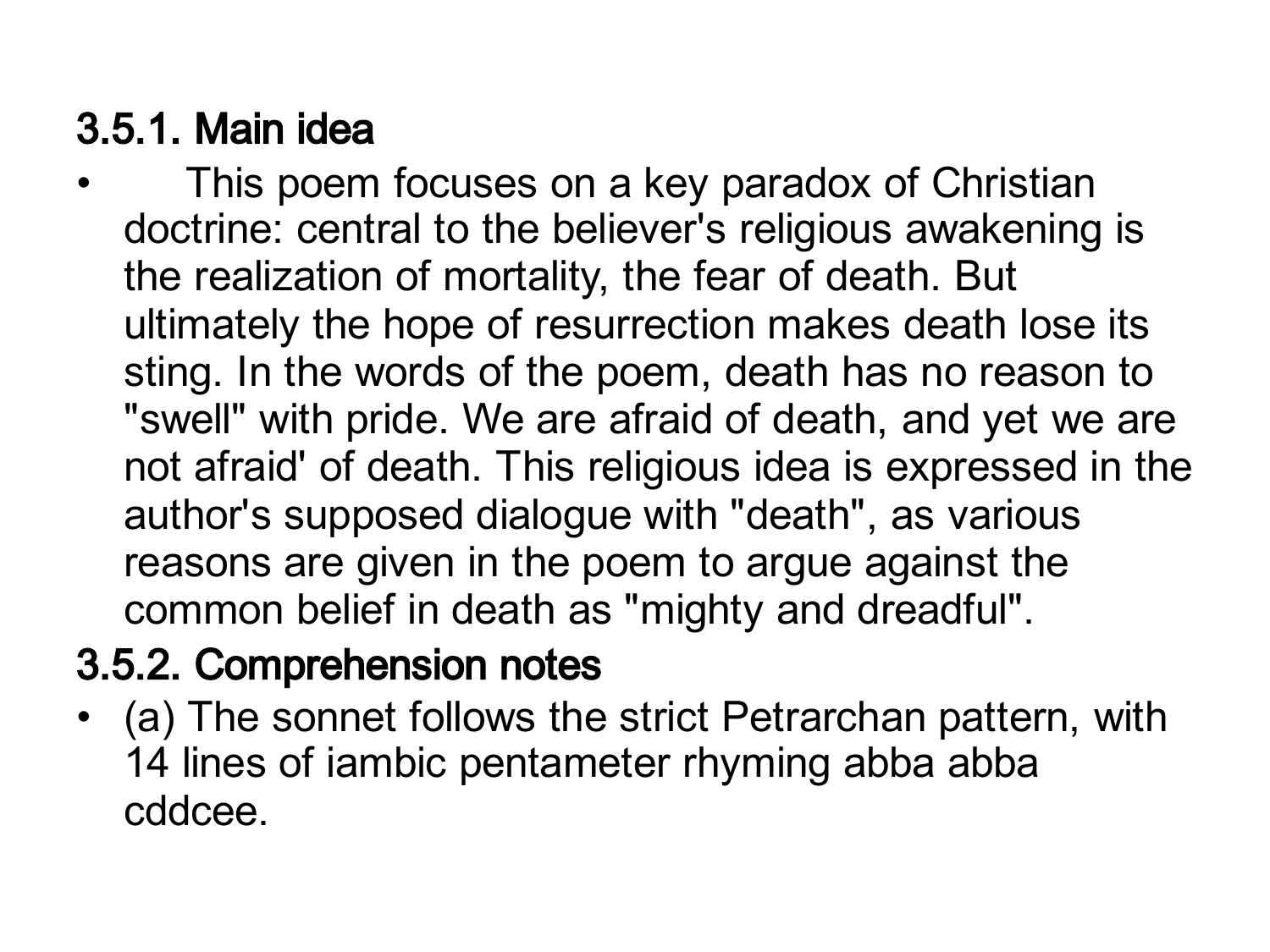- (b) "Rest of their bones, and soul's delivery": our best men go with you to find rest for their bones and freedom ("delivery") for their souls.
- (c) lines 5--8: Apparently, Donne is saying that relaxation and slumber are desirable things in life, and death offers human beings eternal "rest" and "sleep" , and therefore "much pleasure". By saying "which but thy pictures be", Donne refers to the fact that our image of Death is rest and sleep, though, as we will see later in the sonnet, we "awaken" quite differently from Death than we do from ordinary slumber. Of course, all men and women, not just the "best men" , eventually walk with Death. Donne means to say that even the best among us will perish in the end. No one is safe; but that's not necessarily the way to look at it. Death is not something we should fear, for it is part of a natural cycle. It is the preface to our final sleep, which offers "freedom" (and final delivery) for the soul.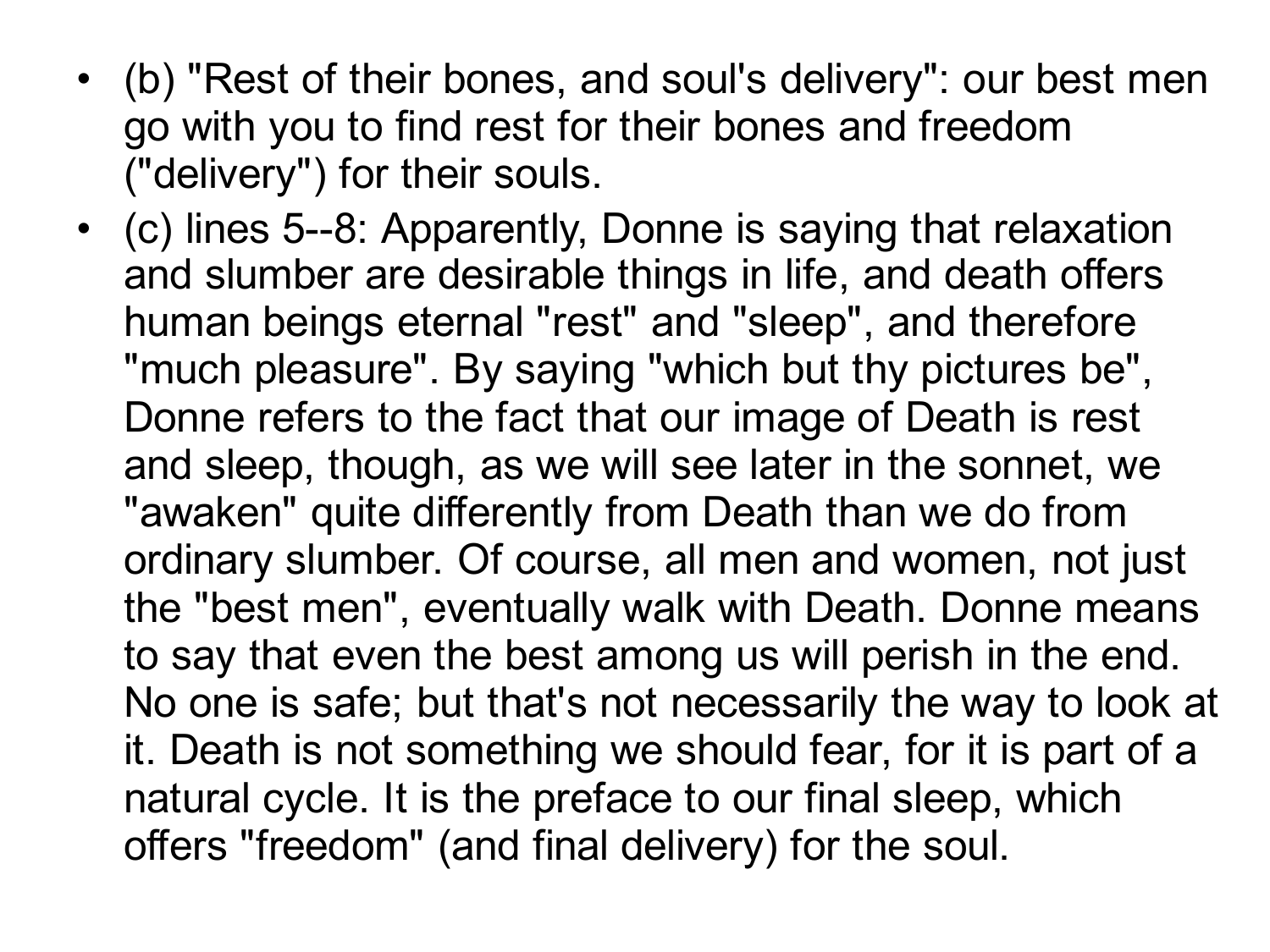Here Donne is implying that our life offers only imprisonment for the soul, and in this sense Death would be more powerful.

(e) "One short sleep past, we wake eternally, / And death shall be no more; death, thou shalt die. "--Paradox is very common in metaphysical poetry. John Donne concludes his poem with a couplet that first balances the ideas of death as a sleeping and death as a waking, and then summarizes the more profound paradox that a person's death is his victory over dying and death.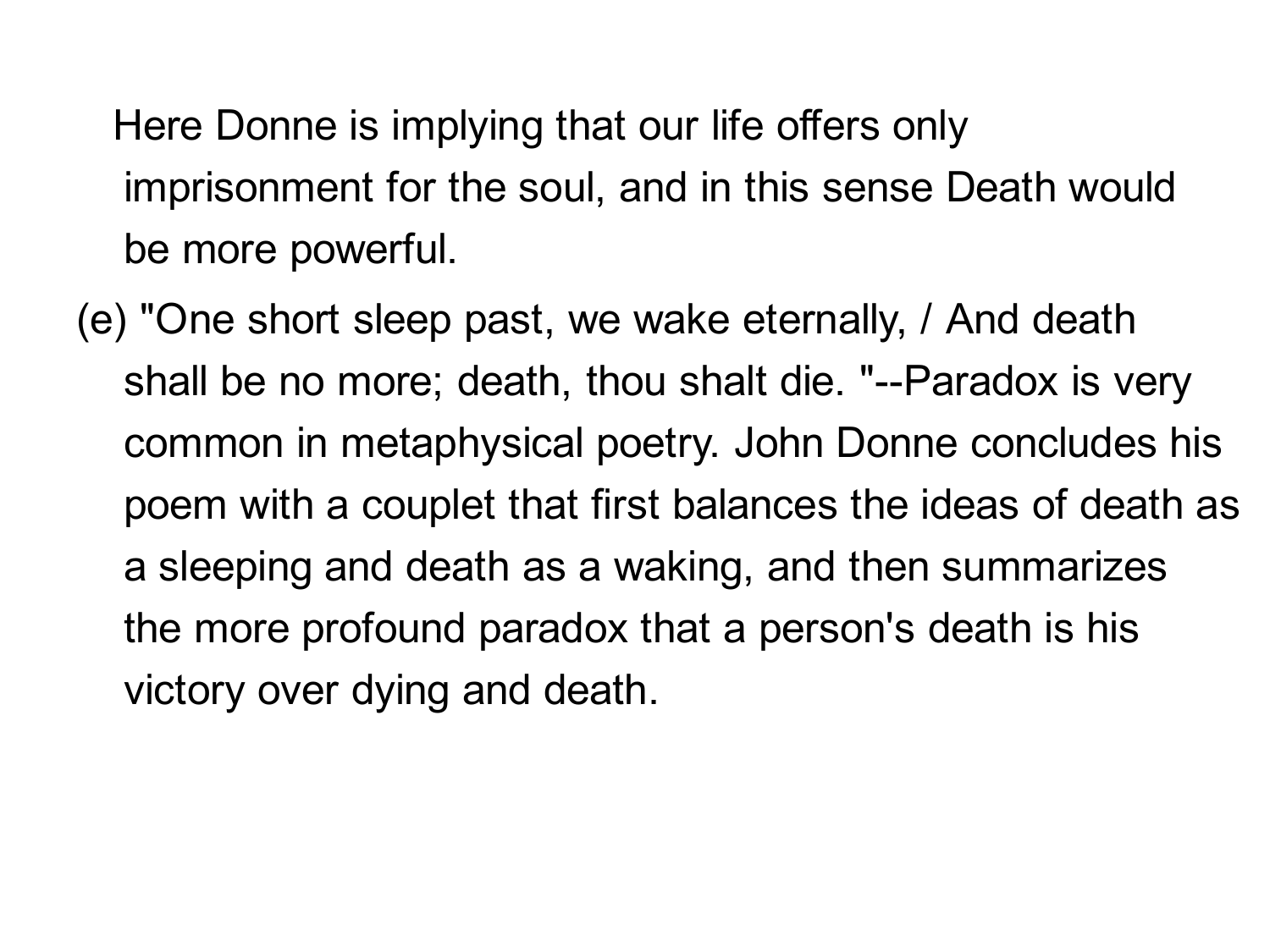# 3.6. Song

- GO and catch a falling star,
- Get with child a mandrake root,
- Tell me where all past years are,
- Or who cleft the devil's foot,
- Teach me to hear mermaids singing,
- Or to keep off envy's stinging,
- And find
- What wind
- Serves to advance an honest mind.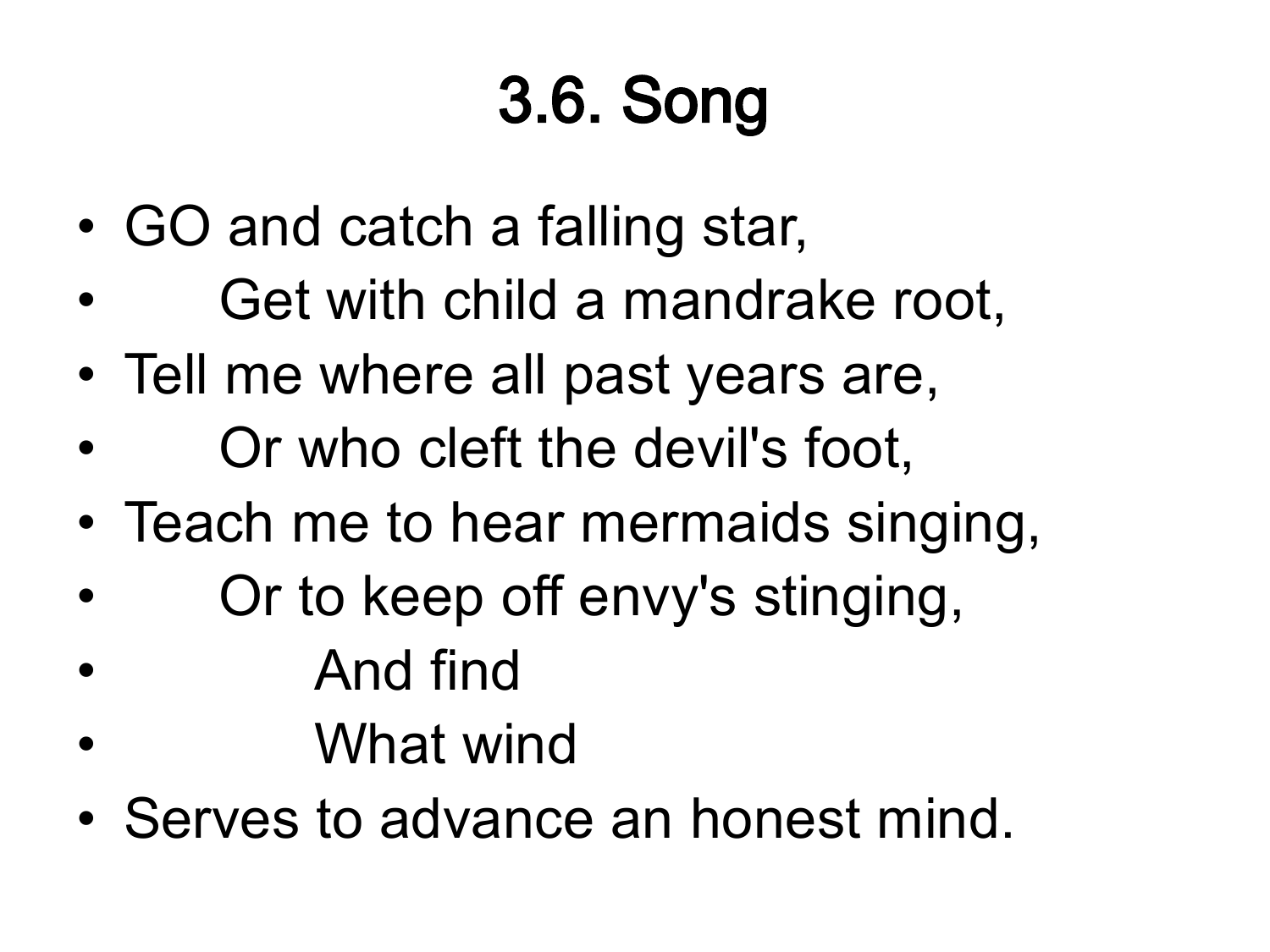- If thou be'st born to strange sights,
- Things invisible to see,
- Ride ten thousand days and nights,
- Till age snow white hairs on thee,
- Thou, when thou return'st, wilt tell me,
- All strange wonders that befell thee,
- And swear,
- No where
- Lives a woman true and fair.
- If thou find'st one, let me know,
- Such a pilgrimage were sweet;
- Yet do not, I would not go,
- Though at next door we might meet,
- Though she were true, when you met her,
- And last, till you write your letter,
- Pet she
- Will be
- False, ere I come, to two, or three.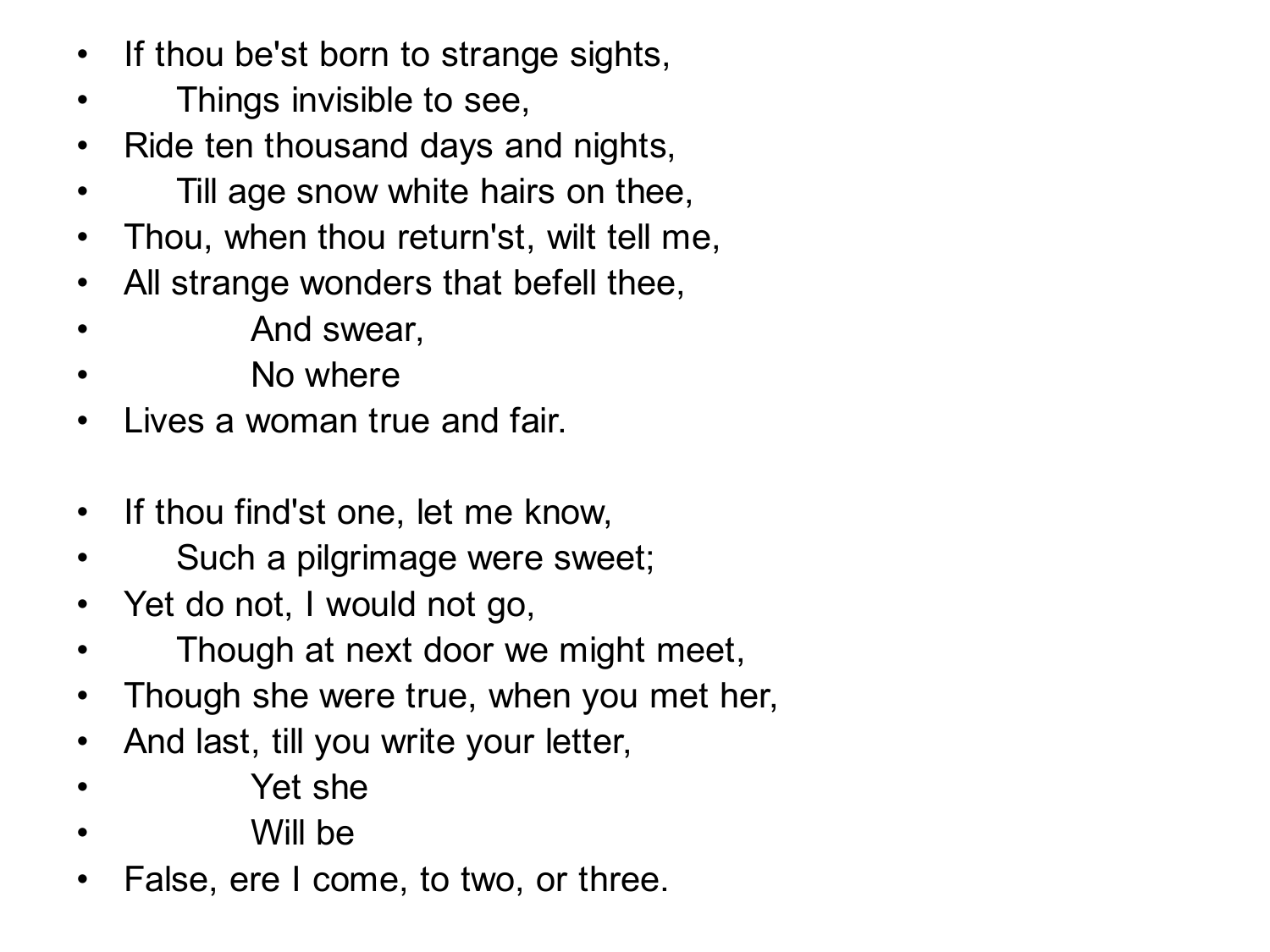## 3.6.1 Analysis

• John Donne's "Song: Go, and Catch a Falling Star" (1633) is a perfect example of Donne's earlier playfulness with metaphysical conceits and female sexuality. As a younger poet, before Donne became an Anglican Theological Doctorate famous for his sermons, John Donne was a rather 'maiden-obsessed' Jacobean poet with a reputation for sonnets about the women of London. John Donne's "Song: Go, and Catch a Falling Star" , is an example of some of the humorous works Donne would come up with for the drunken jokers of English taverns to recite when out of favor with the ladies.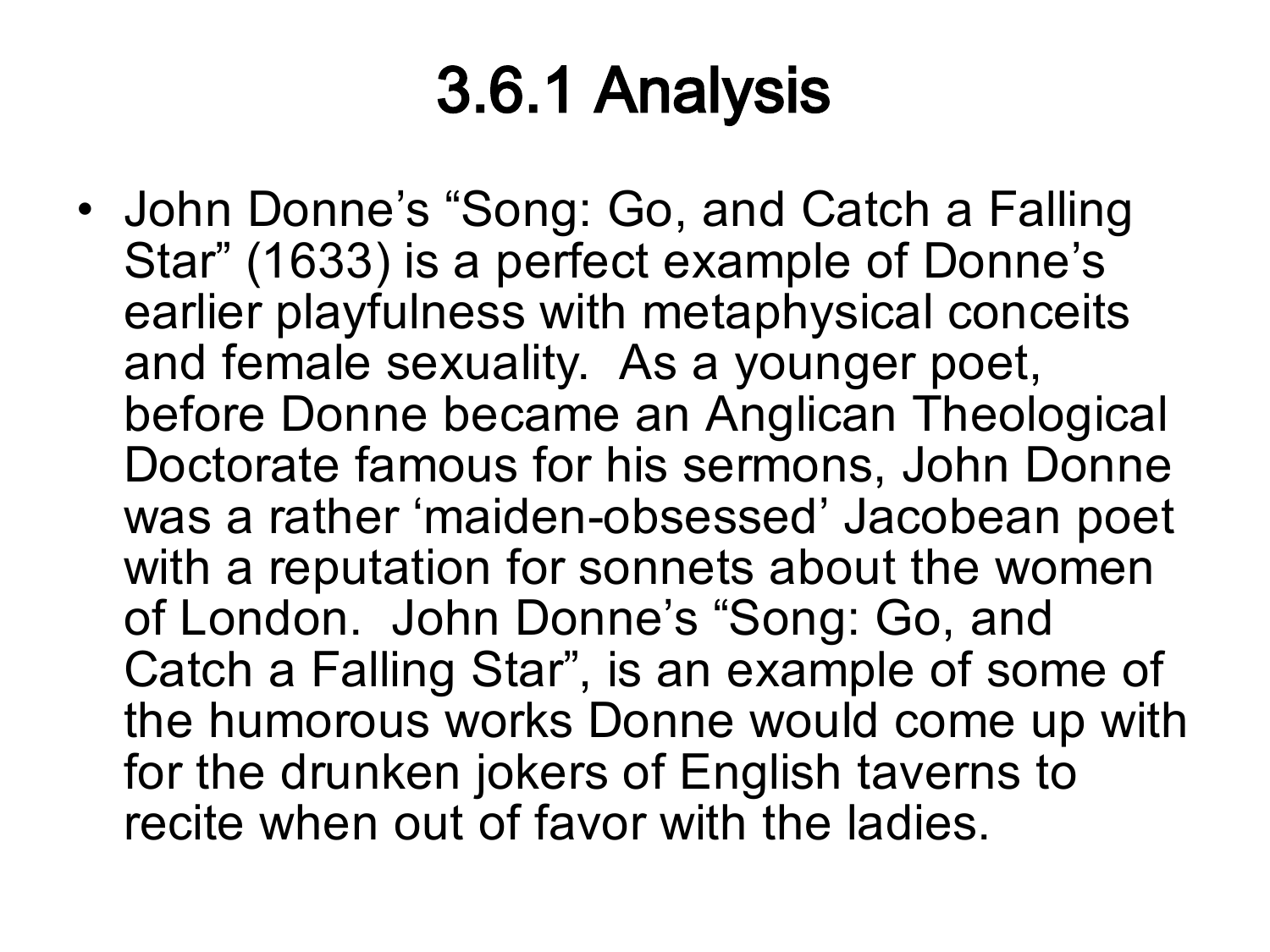• John Donne's "Song: Go, and Catch a Falling Star" is a metaphysical conceit of the unnaturally small frequency of fair and virtuous women in the world. Donne uses the fantastic and impossible examples of catching falling stars; pregnancies with mandrake roots; and hearing mermaids singing to describe just how hard it is to find a beautiful woman who will stay true and loyal to her husband. Donne describes in the second and final stanza of "Song: Go, and Catch a Falling Star" how if one were to search the world for a thousand days and nights, seeing many strange and wonderful things, they would still not find a single faithful woman. Donne even goes so far as to state in the last stanza that if he were to know where that perfect woman was, even if she was next door, she would already be false with several men before he even managed to walk the few steps to reach her.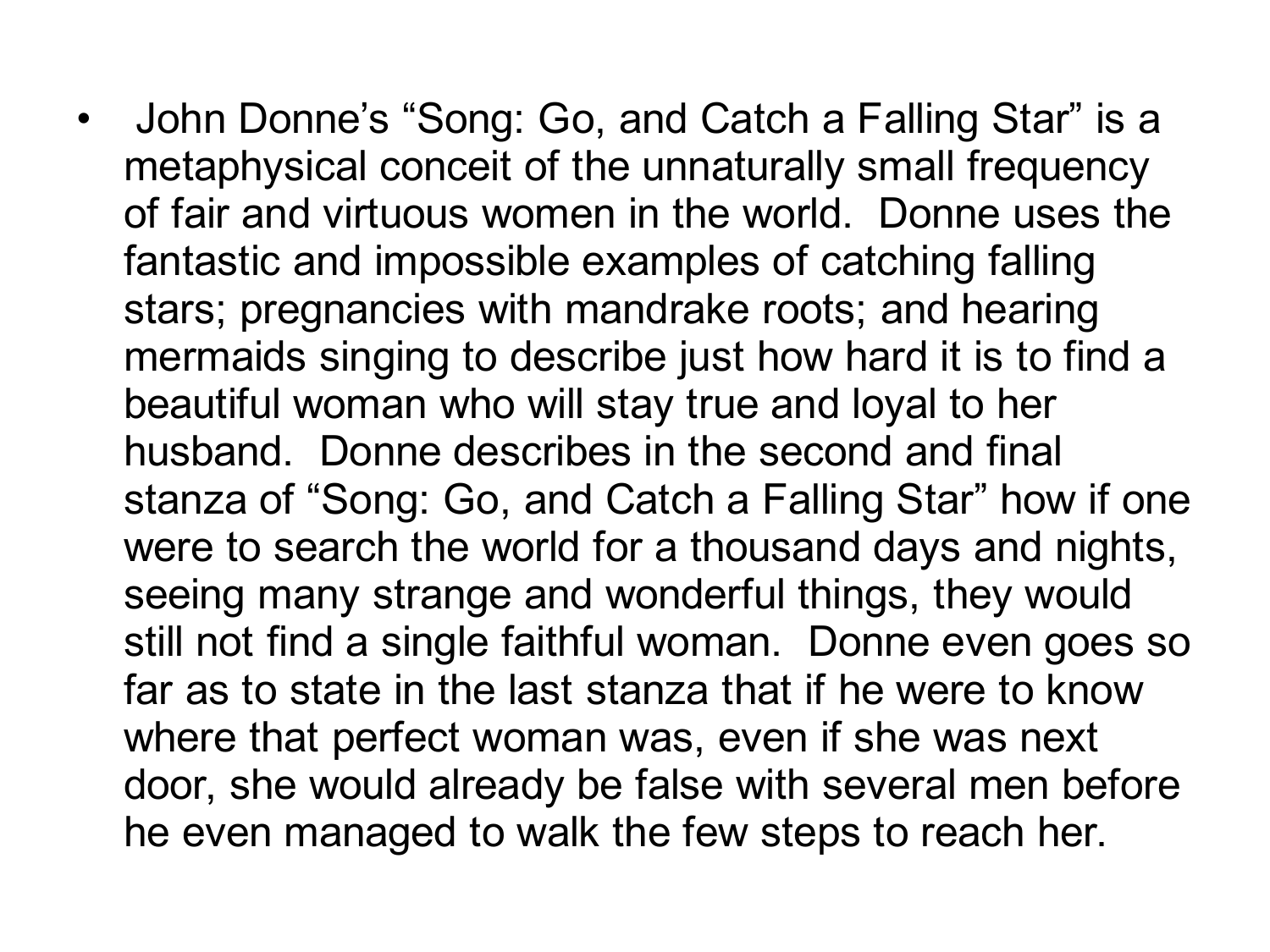• In interpreting John Donne's poem, "Song: Go, and Catch a Falling Star" , it would be quick to assume he holds some religiously pious distain for women who, by Biblical nature, where liars and deceivers. True, it seems to be something of a sermon for young clergymen to be weary of the female seductress and, true, he probably did write it when he was still stinging from an unfaithful young lover he had when he was himself a young man of reputation, but its entertaining wit and imaginative conceit almost dictates a humorous jest at female stereotypes. After all, what lover, after finding a partner unfaithful, doesn't go through a phase of distaining the offending sex. John Donne, in his classic style, avenges himself with a sonnet sharp enough to draw blood, yet still softly touched with humor so to keep it in circulation well after his death.

•

"Song: Go, and Catch a Falling Star, " is one of John Donne's most famous early poems about female nature. Its lines of witty stereotypical prose would serve as a rallying banner for betrayed young men throughout London; striking at those femme-fatal's of the gentleman's heart. Yet, the female reader should not loose any love for Donne. He was, after all, a young poet whose satirical works were his main focus in his early period. In the end, however, he did marry his loving wife, Anne, to whom he stayed passionately involved until her death in 1617, and never remarried even though they had a large family of eleven children together.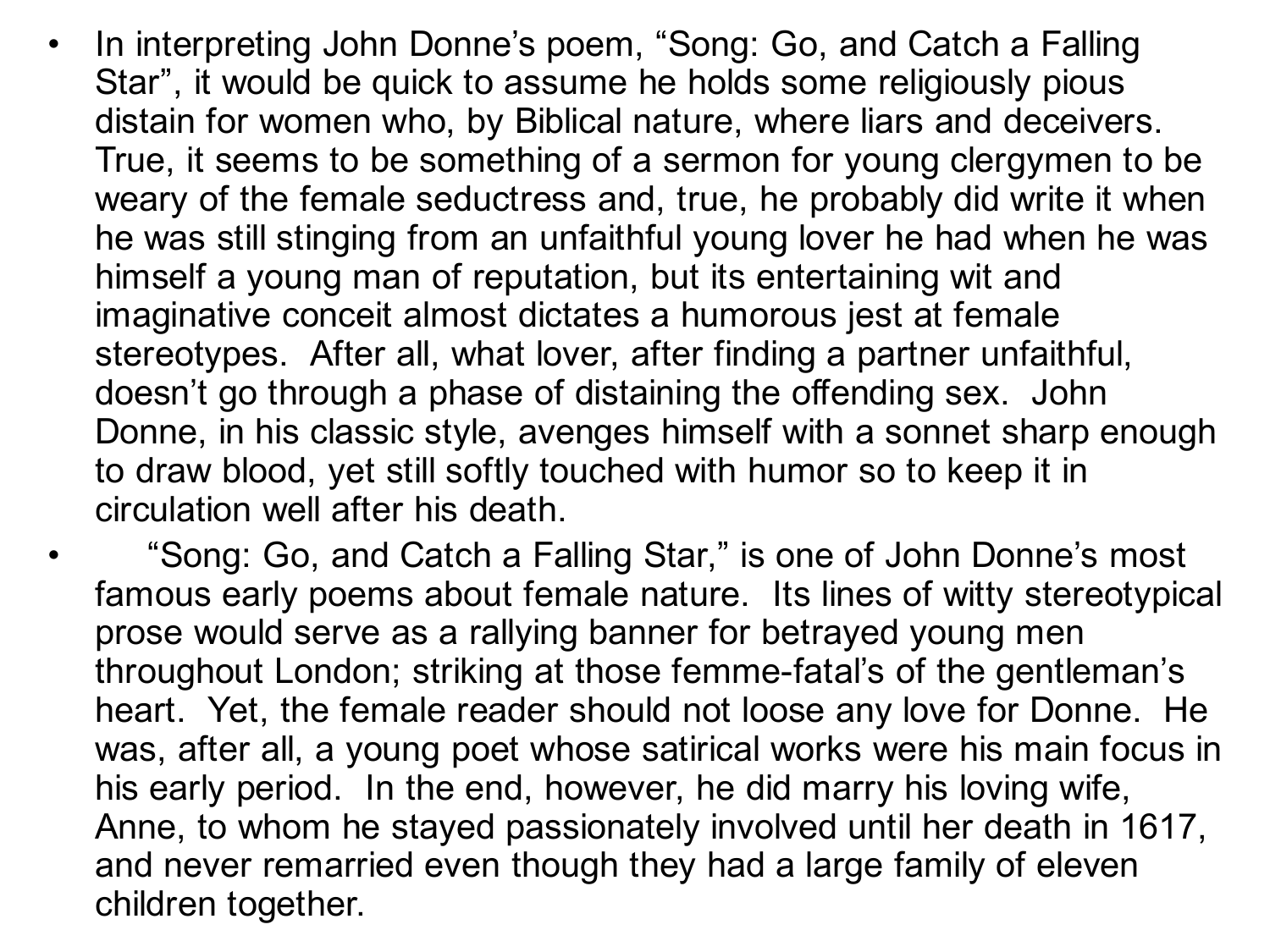### 3.6.2. Translation

- 走,去捕捉流星
- • 走,去捕捉流星
- 用曼德拉草根受孕,
- 告诉我那些逝去的岁月在哪里,
	- 或是谁劈开了魔鬼的脚跟,
- 教我如何才能听到美人鱼的歌声,
- 或是如何避开嫉妒的芒针,
	- 找寻
- 什么样的风
- 才能将真心吹送前行。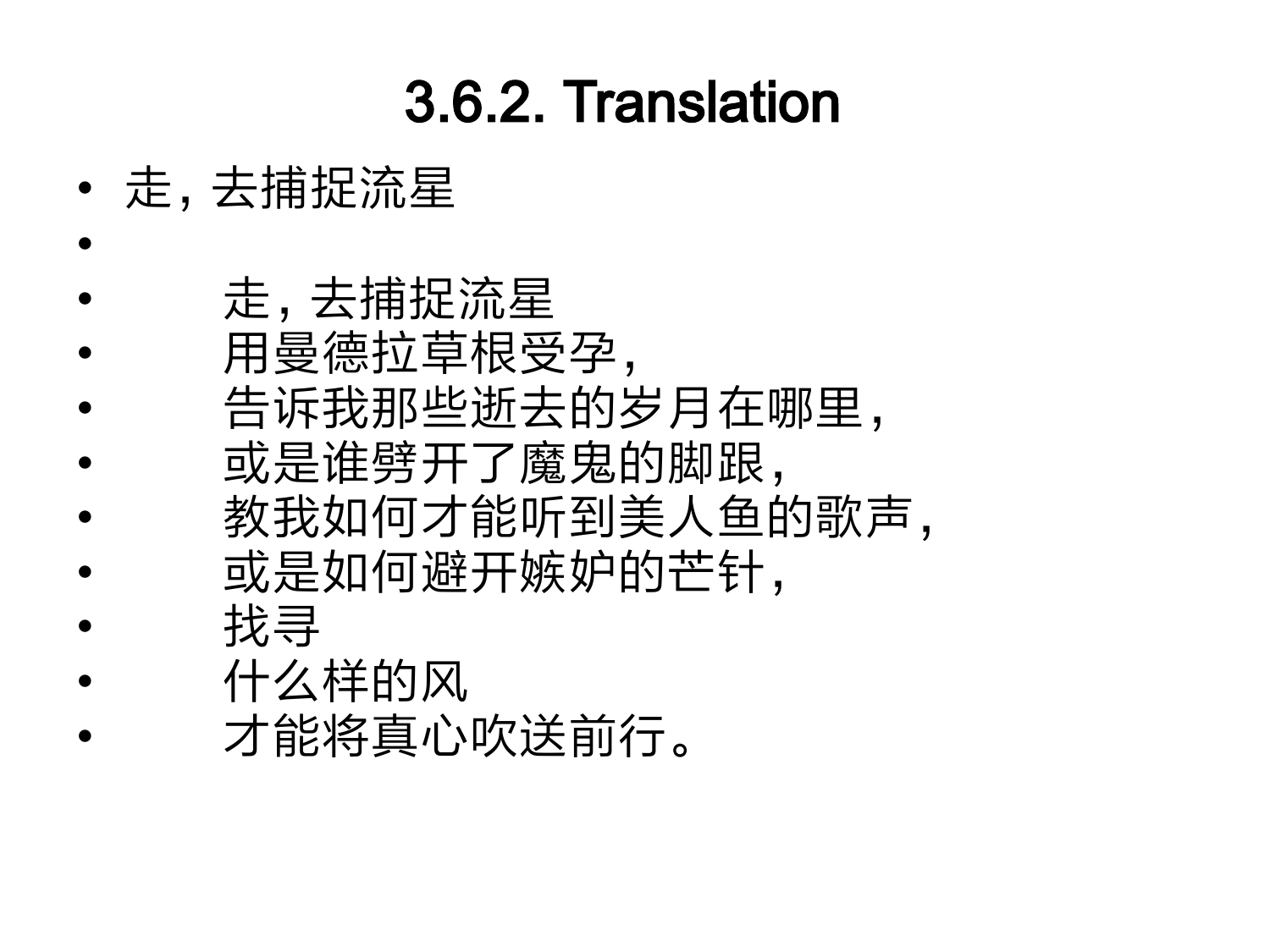- 如果你与生赋予慧眼通灵,
- 可以看见万物之无形,
- 那就请昼夜兼程行进千万里,
- 直到岁月在你的发间染上雪痕;
- 当你回来时,要告诉我
- 所有曾降临在你身边的惊奇, • 再发誓
- 世间哪有
- 女子,美丽又真情。
- •
- 如果你真的找到,请告诉我,
- 如此苦行也会变得甜蜜;
- 但是不,我不愿去,
- 虽然,也许在下一道门我们就会相逢;
	- 虽然, 当你遇见她时, 她真挚单纯,
- 虽然, 当你写信给我时, 她依然天真,
- 然而,她,
- 注定会,
- 在我到来之前,对着二三个男人,假意虚情。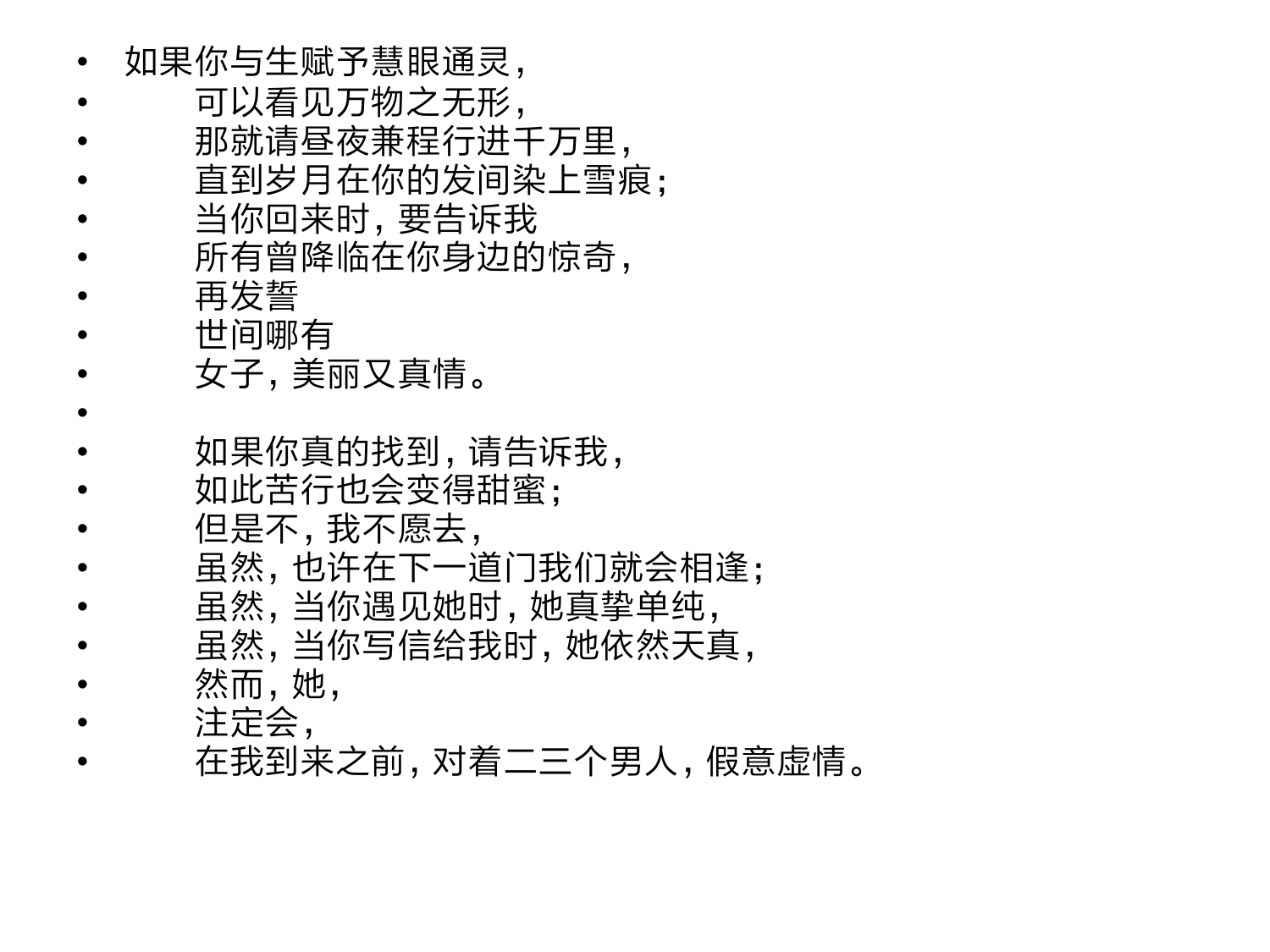## 3.7. A VALEDICTION: FORBIDDING MOURNING

- AS virtuous men pass mildly away,
- And whisper to their souls to go,
- Whilst some of their sad friends do say,
- "Now his breath goes," and some say, "No."
- So let us melt, and make no noise,
- No tear-floods, nor sigh-tempests move;
- 'Twere profanation of our joys
- To tell the laity our love.

•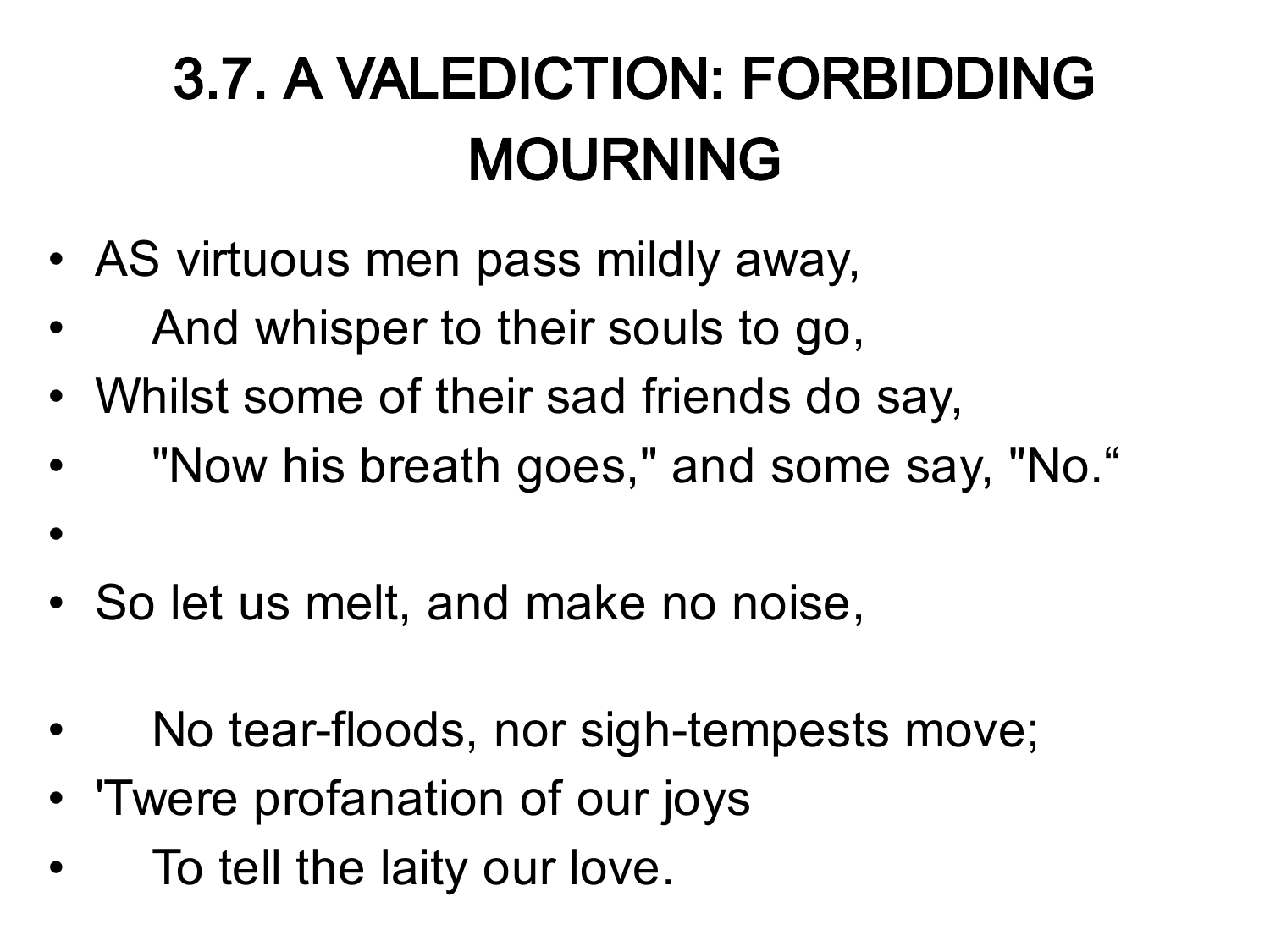- Moving of th' earth brings harms and fears;
- Men reckon what it did, and meant;
- But trepidation of the spheres,
- Though greater far, is innocent.
- Dull sublunary lovers' love
- —Whose soul is sense—cannot admit
- Of absence, 'cause it doth remove
- The thing which elemented it.
- But we by a love so much refined,
- That ourselves know not what it is,
- Inter-assurèd of the mind,
- Care less, eyes, lips and hands to miss.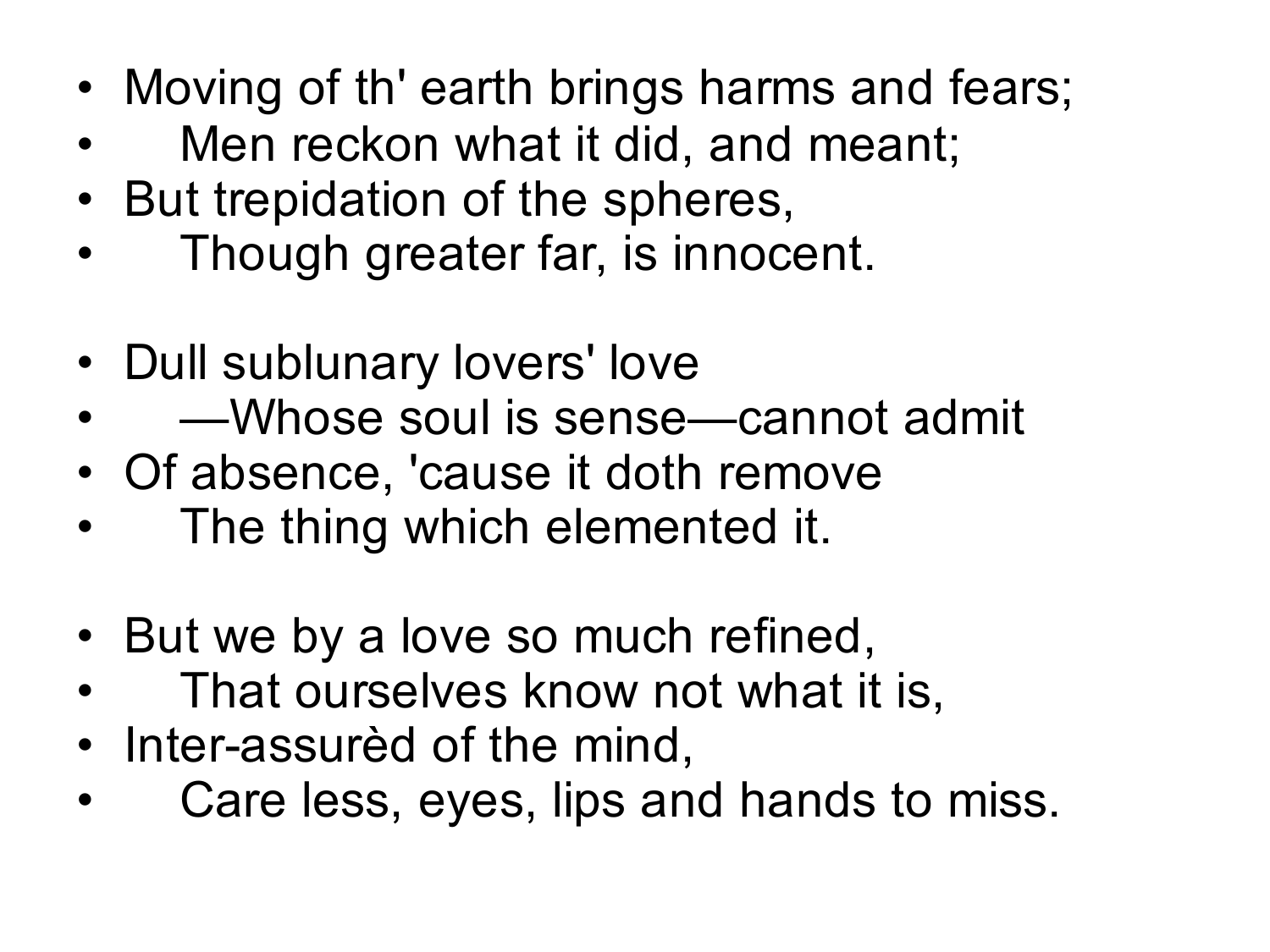- Our two souls therefore, which are one,
- Though I must go, endure not yet
- A breach, but an expansion,
- Like gold to aery thinness beat.
- If they be two, they are two so
- As stiff twin compasses are two;
- Thy soul, the fix'd foot, makes no show
- To move, but doth, if th' other do.
- And though it in the centre sit,
- Yet, when the other far doth roam,
- It leans, and hearkens after it,
- And grows erect, as that comes home.
- Such wilt thou be to me, who must,
- Like th' other foot, obliquely run;
- Thy firmness makes my circle just,
- And makes me end where I begun.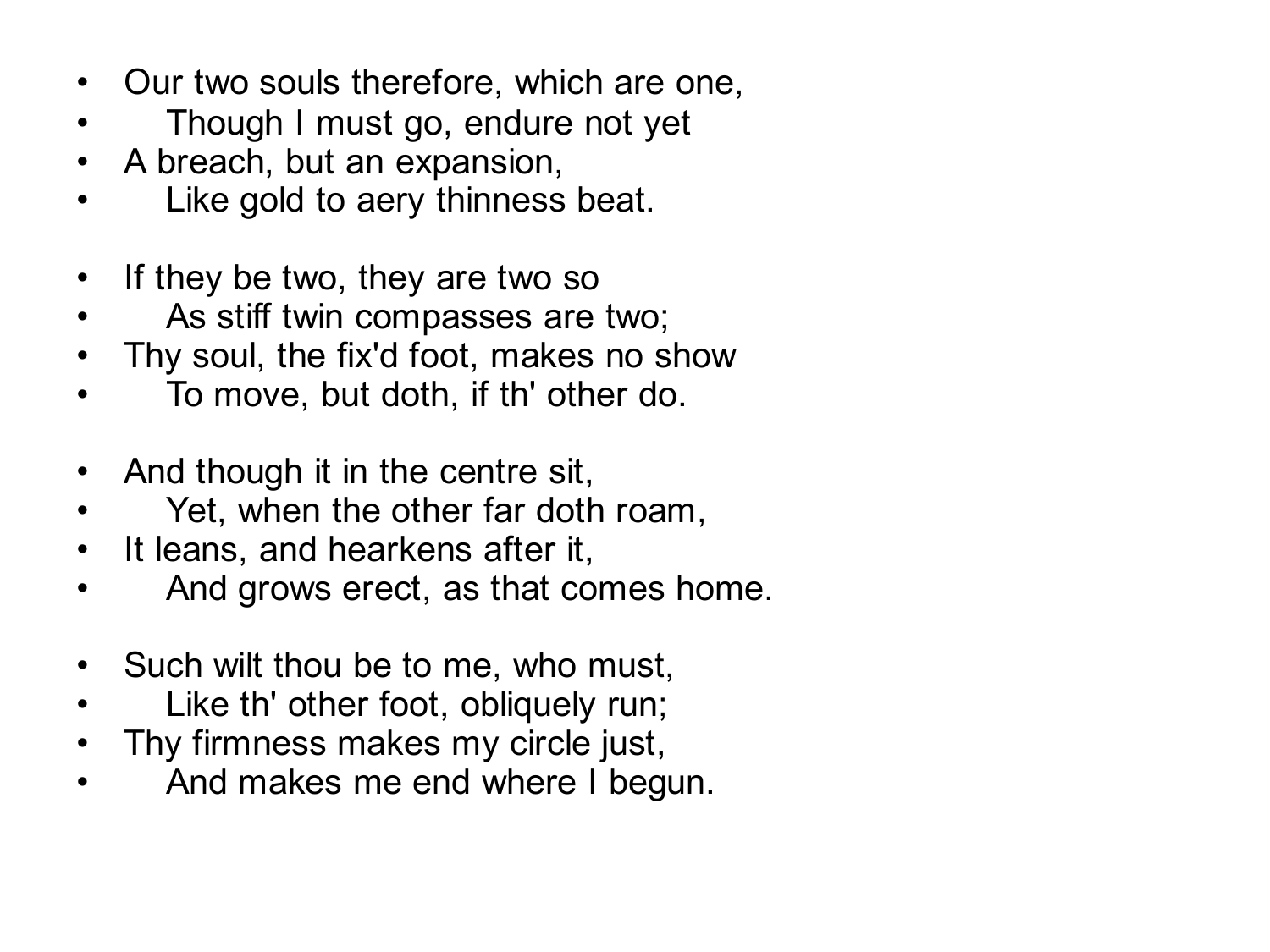### 3.7.1. Summery of the poem

• The poem tenderly comforts the speaker's lover at their temporary parting, asking that they separate calmly and quietly, without tears or protests. The speaker justifies the desirability of such calmness by developing the ways in which the two share a holy love, both sexual and spiritual in nature. He argues that because of the confidence their love gives them, they are strong enough to endure a temporary separation. In fact, he discovers ways of suggesting, through metaphysical conceit, that the two of them either possess a single soul and so can never really be divided, or have twin souls permanently connected to each other.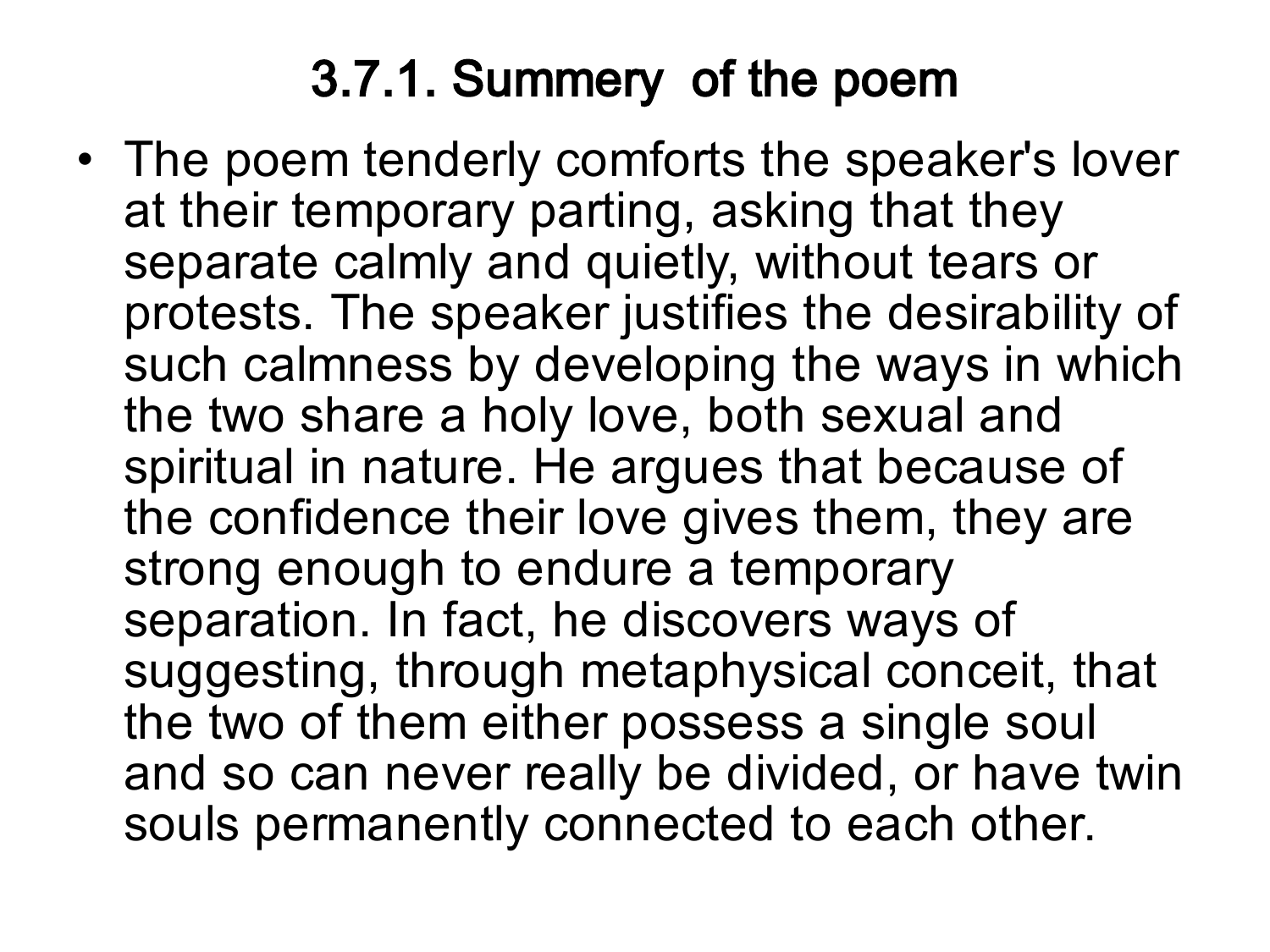### 3.7.2. Analysis

- The poem "A Valediction: Forbidding Mourning" is about a couple's parting and the love or a high spiritual level. The subject of the poem is the parting of two lovers. Donne is leaving and in his strongly reasoned address he is trying to convince his lover or wife that their physical separation should not bring tears if their love is true and strong. In the poem, the description of the lover's love is without a doubt. The author tells his wife not to cry when he leaves, because their love is so much greater than everyone else' love that can endure separation. 'A Valediction Forbidding Mourning' , in which the wit of the metaphysical conceit is used in relation to an intense emotional subject. The effect this has is not to undermine the emotion of the lovers parting.
- Donne begins the poem by indicating a preference for their departure to be unobtrusive, to be as restrained as possible in their parting, by using an analogy between the couple and 'virtuous men'.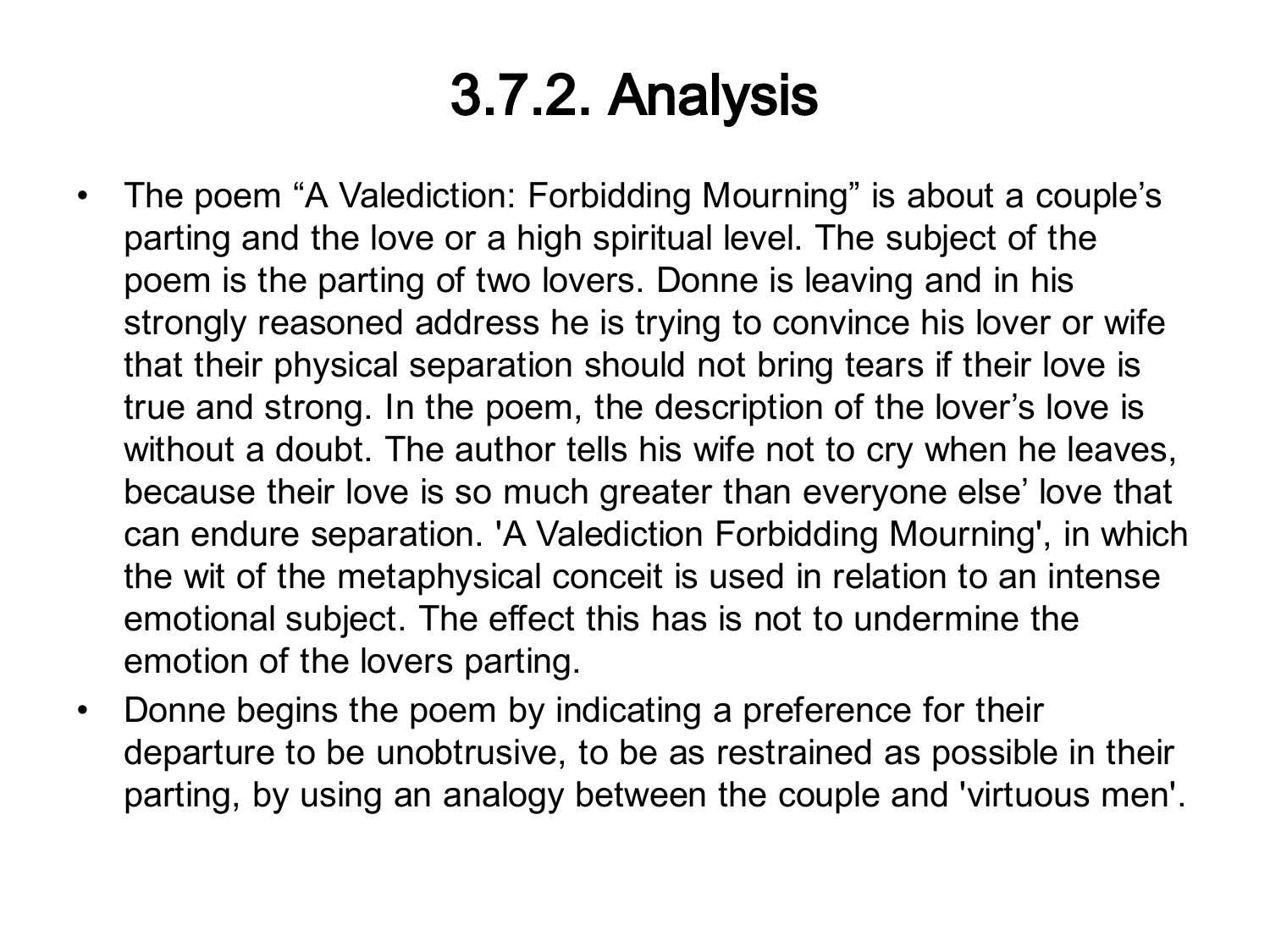- He describes:
- As virtuous men pass mildly away,
- And whisper to their souls to go,
- Whilst some of their sad friends do say
- The breath goes now, and some say, no;
- The scene shows the conceit of a parting between lovers being like death. And through descriptions of 'mildly' and the use of the word 'whisper' reveals Donne's wish for their separation to be as temperate as this man's death, so tranquil that people standing around the deathbed differed in opinion as to the moment he died physically. It's just like the two virtuous lovers part, there is no sad, because they know that they will be honest to each other and believe in each other, even they are apart and their soul and body can communicate with one anther as separate entities.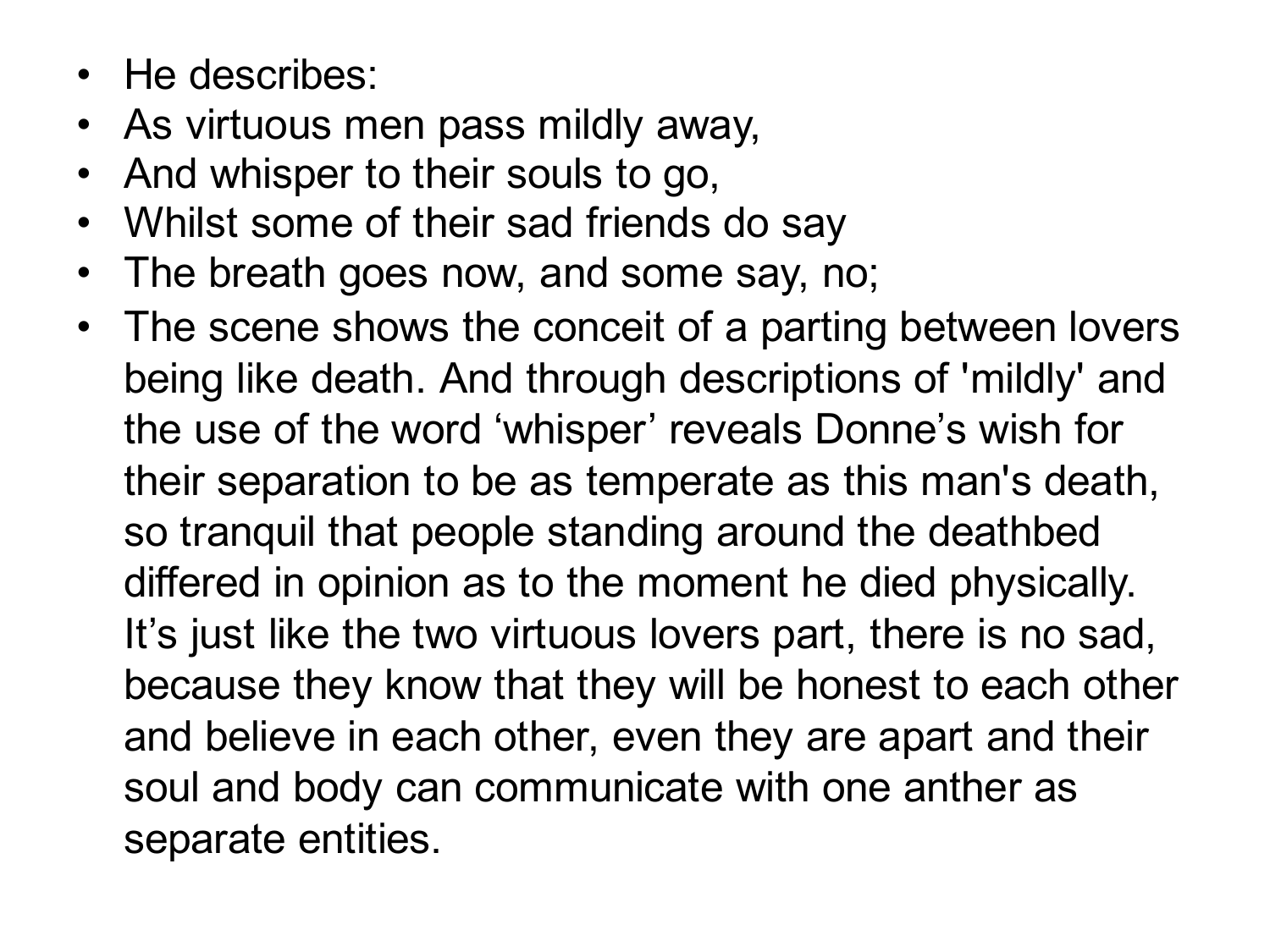- "A Valediction: Forbidding Mourning" shows many features associated with seventeenth-century metaphysical poetry in general, and with Donne's work in particular. Donne's contemporary, the English writer Izaak Walton, tells us the poem dates from 1611, when Donne, about to travel to France and Germany, wrote for his wife this valediction, or farewell speech.
- Donne's celebration of earthly love in this way has often been referred to as the "religion of love, " a key feature of many other famous Donne poems, such as The Canonization and The Ecstasy. Donne treats their love as sacred, elevated above that of ordinary earthly lovers.
- A metaphysical conceit is an extended metaphor or simile in which the poet draws an ingenious comparison between two very unlike objects.
- "A Valediction: Forbidding Mourning" ends with one of Donne's most famous metaphysical conceits, in which he argues for the lovers' closeness by comparing their two souls to the feet of a drawing compass—a simile that would not typically occur to a poet writing about his love!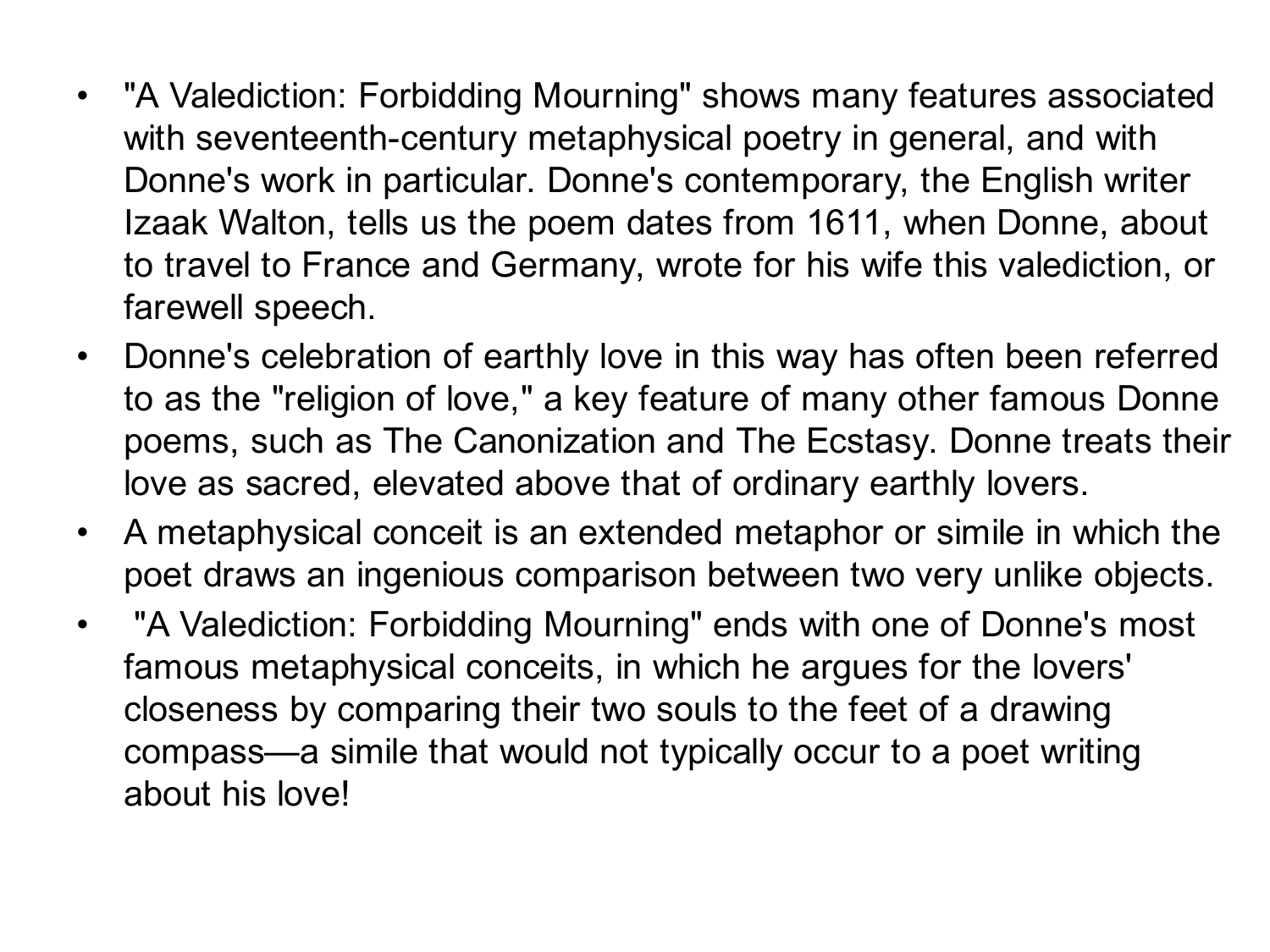### 3.7.3.译文《别离辞:节哀》 卞之琳

- 正如德高的人逝世很安然,
- 对灵魂轻轻的说声走,
- 悲恸的朋友们聚在一起
- 有的说断气了,有的说没有。
- 让我们化了,一声也不作,
- 泪浪也不飘,叹风也不兴。
- 那是亵渎我们的欢乐,
- 要是对俗人讲我们的爱情。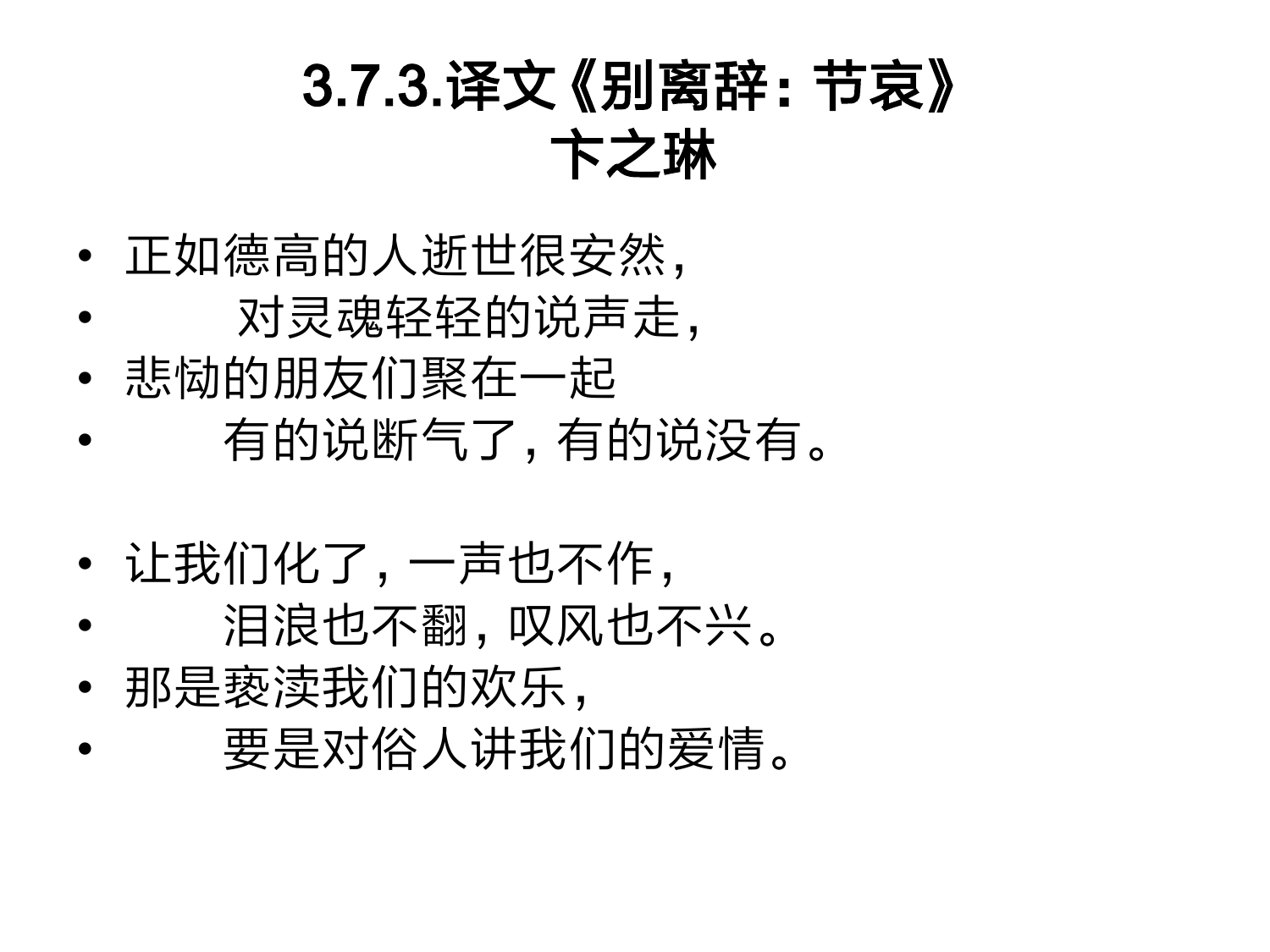- 地动回带来灾害和惊恐。
- 人们估计,它干什么,要怎么样,
- 可是那些天体的震动,
- 虽然大的多,什么也不伤。
- • 世俗的男女彼此的相好,
- (他们的灵魂是官能)就最好
- 别离,因为那就会取消
- 组成爱恋的那一套东西。
- 我们被爱情提炼的纯净
- 自己却不知存什么念头,
- 互相在心灵上得到了保证,
- 再也不愁碰不到眼睛,嘴和手。